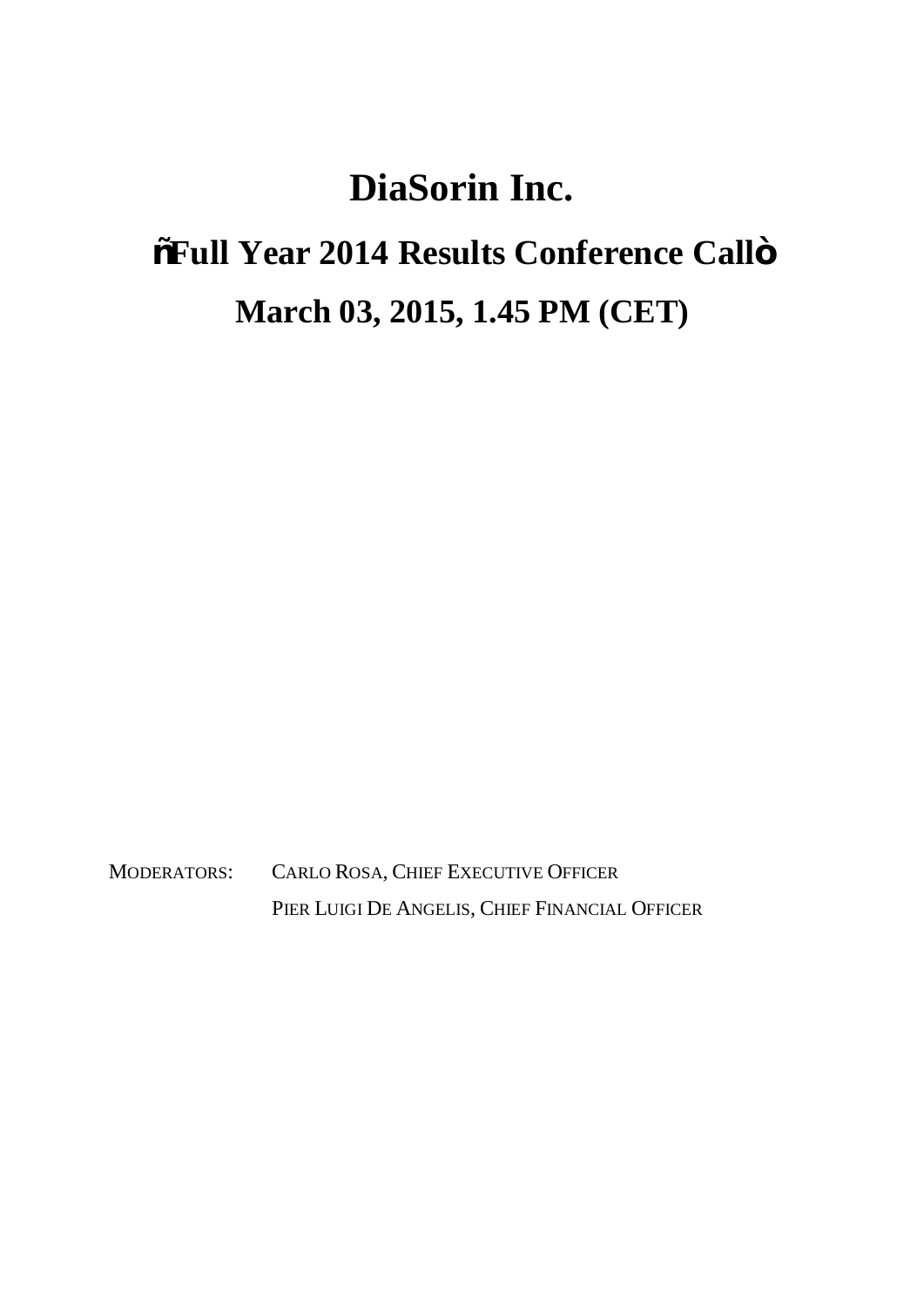OPERATOR: Good afternoon, this is the Chorus Call conference operator. Welcome and thank you for joining the DiaSorin Full Year 2014 Results Conference Call. After the presentation, there will be an opportunity to ask questions.

> At this time, I would like to turn the conference over to Mr. Carlo Rosa, CEO of DiaSorin. Please go ahead, sir.

CARLO ROSA: Thank you, operator. Ladies and gentlemen, good afternoon and welcome to our full year 2014 conference call. As usual, I will make my comments about the main events that characterize 2014 at constant exchange rate, to allow a better comparison with the previous year. Then we'll turn the microphone to Mr. De Angelis, who will take you through the financials of 2014.

> 2014 was a year of important challenges where our Group achieved relevant financial results. We closed with increasing revenues of almost 3% at constant exchange rate, keeping our profitability at an EBITDA level of 36.1% that allowed us to generate a strong free cash flow equal to €91.3 million as of December 2014. And that brought our net financial position up to  $p166$  million.

> As far as the revenues are concerned, let me focus on their breakdown in terms of technology first, and then we will discuss about geography. Let me start with CLIA ex-Vitamin D sales. In 2014, as we did in the previous years, we did well on all our CLIA ex-Vitamin D products, with a growth of 17% as a result of the positive performance of the new products launched during the year, the CLIA menu expansion and the contribution of the new agreement with LabCorp that took almost full effect in 2014.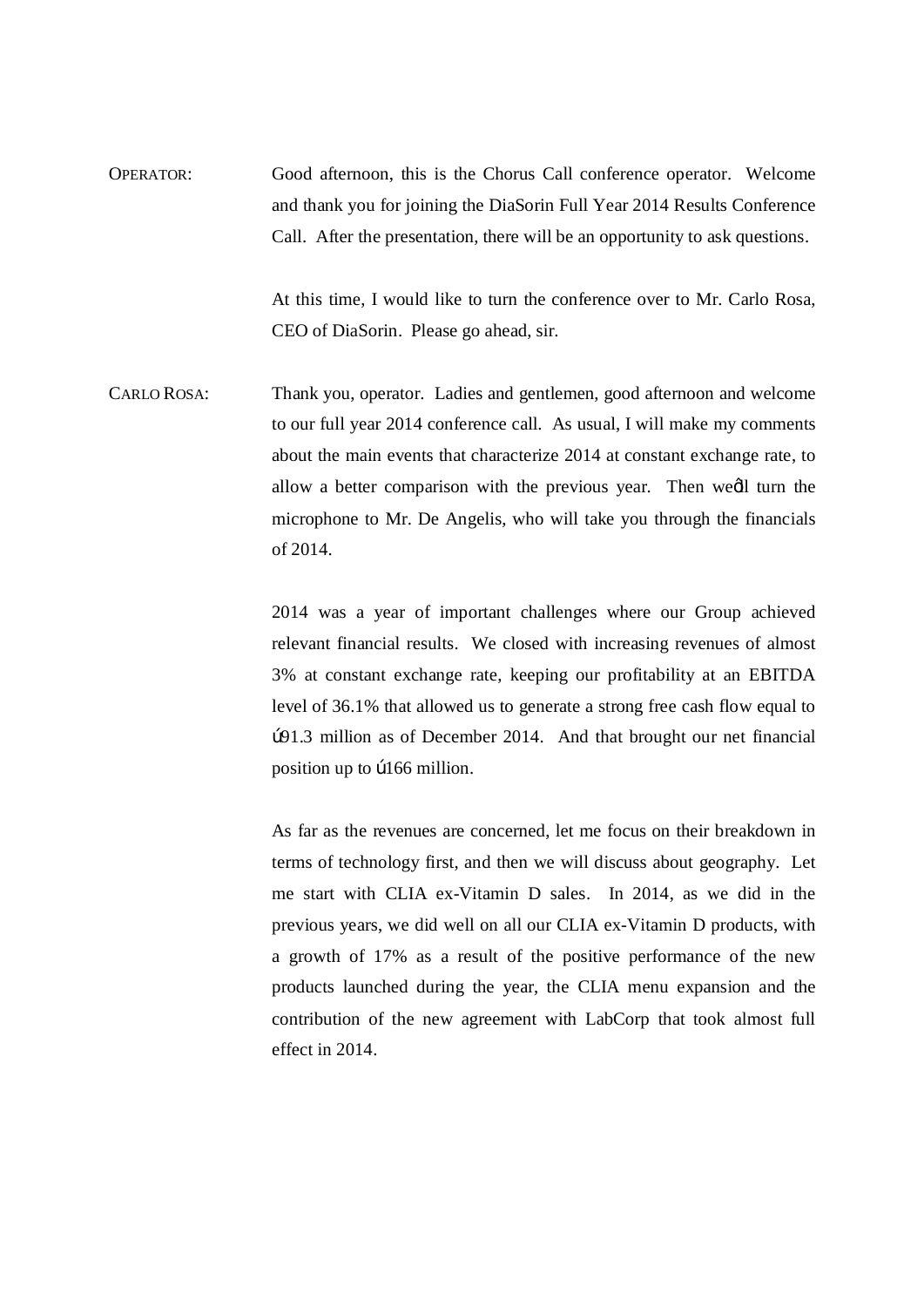At year end, we had around 1,700 LIAISION XL installed worldwide and almost 6,000 total instruments in the field, of which 600 were installed n 2014, so 2014 was also a record year for instrument placements. LIAISION XL proved to be once again the right instrument to address the needs of medium and large labs.

In quarter four, CLIA ex-Vitamin D continues to do very well with a growth of 15.7% as we we been experiencing in the previous quarters. As far as the success of this platform, I think that the growth continue to be driven by launch of products last year, especially I would like to mention the stool program where we have pretty much completed all the assays necessary for the successi market penetration with these products, and last but not least, the Vitamin D 1.25 which was launched very successfully in Europe. And we just got the FDA approval at year end to start the launch in the US starting from Quarter 1 of 2015.

Let me now move to Vitamin D. As we discussed in the past, wherever we renegotiate a contract with big accounts in the industry, we need to concede a discount which varies around 3% to 5%, and this means that under the ordinary course of business, we expect Vitamin D to the client, so Vitamin D is an important franchise for us. However, because of the disproportionate that wei market share we have, we are exposed to competition. Last year, the decline of Vitamin D was equal to 5.8%. And this is excluding the price reduction that we granted to LabCorp in order to access more business as far as infectious disease is concerned. And so, what we saw in 2014 is pretty much in line to what we were expecting.

However, I think that there is a very important news about this. As far as Vitamin D is concerned, I also want to mention that in Quarter 4 2014, we finalized in the US a multi-year agreement to supply our Vitamin D to the largest US private laboratory chain. I am very proud of this because this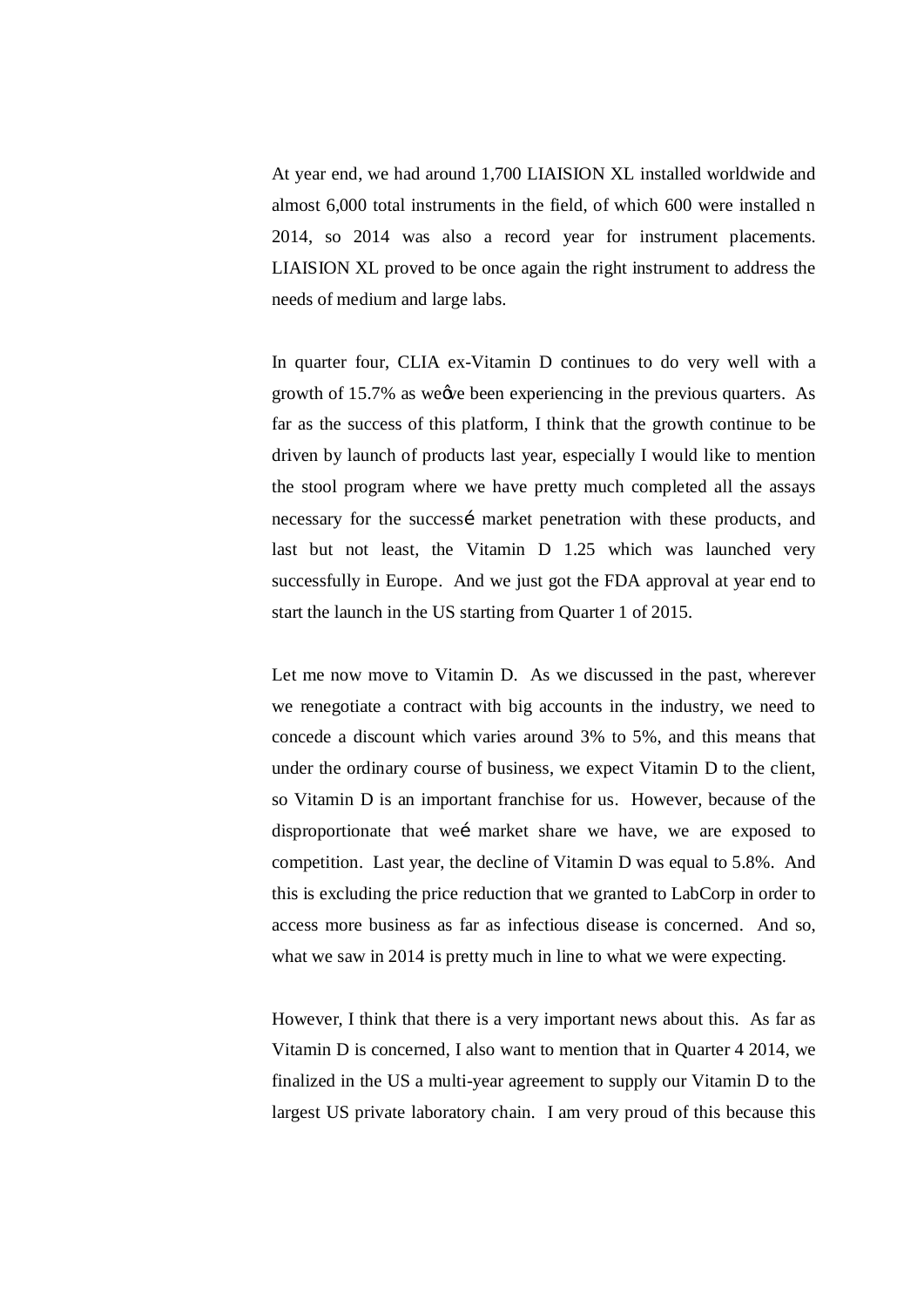lab had chosen in the past to use mass spectrometry, but it has finally come to the conclusion that our assay is not only of equivalent performer, butí of mass spectrometry, but it dramatically improved the turnaround time for Vitamin D testing and this is clearly an opportunity that this lab sees in competing for the growing Vitamin D market.

We are currently installing our LIAISION XL system in their facilities and we expect to go live sometimes by the end of Quarter 2, 2015. This deal will help stabilizing our Vitamin D business in the US, as well as provide a strong indication to our customers that DiaSorin Vitamin D has no rivals as far as quality is concerned and that LIAISION XL is the perfect solution as a platform for large labs to automate high volume routines, so congratulation to our American team, it has been a great result.

Now, letgs go to comment sales by geography and letgs start from North America. In the quarter, revenues are up 3.7% in the US versus prior year and only down fraction,  $0.9\%$  in the full year. So we have been  $\acute{ }$  what we have seen throughout 2014 has been an inversion of the trends, going from decline, it ts stabilizing to growing again, and this is very important because this is the first time we see this in few years because of the Vitamin D.

The positive trend in fourth quarter was driven by the success of the CLIA ex-Vitamin D revenues which rose 77.1% in the US, also thanks to the fact that the new tests were introduced in LabCorp through the agreement that we already discussed several times last year. In the entire 2014, the CLIA ex-Vitamin D sales are up almost 80% in the US. So the strategy today is working, and we are positioning our Company not only as a Vitamin D shop, but also as a reliable supplier of infectious disease products. Clearly, Vitamin D in the US continues to decline as we have discussed. Again, this is an effect of price reduction, but we need to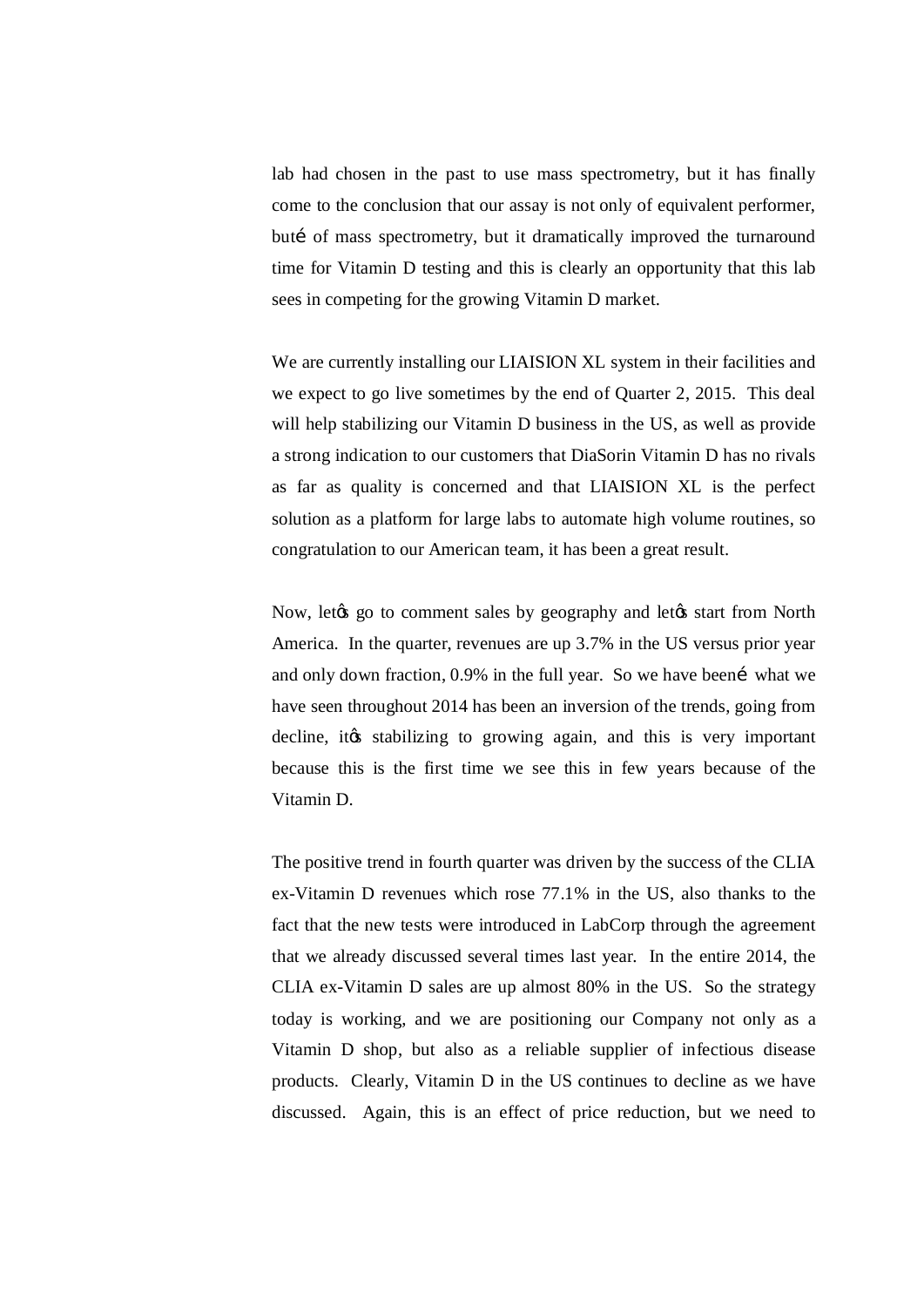consider going forward that the effect of this new contract signed will help stabilizing this business, that we we discussed before.

Now, let the move to Europe. Europe continues to show a good growth and revenues were up 4.5% in the quarter and almost 5% in the year. As usual, let me touch on the main geographies.

Let $\alpha$  start from Italy, our home base, where we increase our installed base reaching the number of 1,000 systems installed in the country. As for the different tests, the success for Italy was mainly driven by the CLIA products, which grew 5%, and by Vitamin D which increased 13.7% in the quarter. This is due to the fact that Italy and Germany is one of the few countries where the Vitamin D penetration is still very low. So there is a growing demand on Vitamin D testing.

Now, let to move to Germany, in Germany we registered a significant growth on all our CLIA products, almost 14% in Q4 and 14.4% in the year, and this has been mainly driven by the stool testing panel. Germany is the #1 market for stool testing in Europe, second in the world after the US, and also the newly launched Vitamin D 1.25 assay that has been rapidly adopted by all the big commercial labs that we serve in Germany.

Then let ts discuss France. France, as you know, is where we were overly exposed to Vitamin D, so historically in the last couple of years, we have been going down in France because of price competition. However, as you know, there has been a recent national healthcare reform that has cut the number of claims approved for Vitamin D and this has dramatically reduced the size of the market. We we been investing and developing our CLIA ex-Vitamin D franchise, which has risen by 20.3% in Q4 and 22% in the year and this has been helping to offset the decline of Vitamin D and we expect starting with 2015 that France would be stabilized.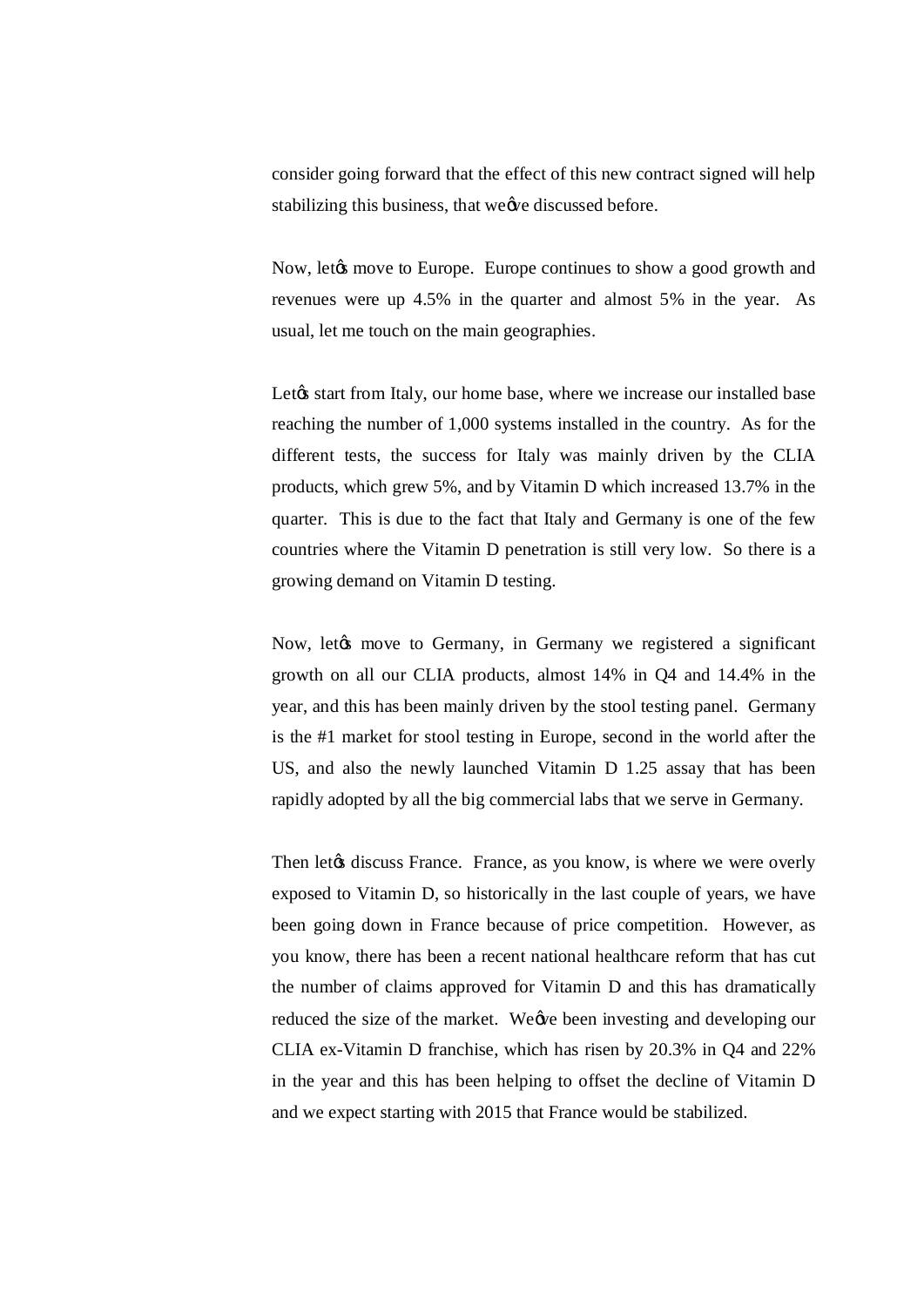Now, let the move east to Asia Pacific. The region showed a growth of 11% in the quarter and 9.3% in 2014. China clearly has the lions share for us in this region and grew 12.4% in the quarter and 11% in the year, following an increase of our CLIA test. We installed in 2014, 99 LIASION XL system, reaching a total installed base in the country of 124 instruments, confirming the strong interest of that particular market for our platform. Overall to-date between LIASION and XL we have more than 600 systems installed growing as we see yearly. So China continues to be a market where because of the high prevalence of mid-sized hospital, LIASION XL perfectly fits the size of this market.

Australia grew in  $Q4$  by  $0.5\%$ , so it ts relatively flat and  $2.5$  in the year, and again this is a combination of some Vitamin D loss. This was mainly due to some volume loss in the country, which was experienced from the beginning of last year due to the market situation in Australia. By the same token, there has been a very strong increase of CLIA ex-D, 37.6% in the quarter and 36% in the year. So again, we continue to grow nicely in Australia in the CLIA ex-D portfolio.

Now, let<sub>/8</sub> discuss Latin America that as we have seen in the past quarters has been quite disappointing for us in 2014. In fact, Latin America has been decreasing 8.3%, mainly driven by Brazil and Venezuela, and despite the strong growth that we registered in Mexico. As far as Venezuela, I think, we have already discussed this previously due to the political situation. We had developed a very nice business that pretty much managed in 2014. And today we dongt see anything improving. So we are pretty much discounting our efforts in Venezuela, but it was a relevant market for us in previous years, and we took almost a total loss in 2014.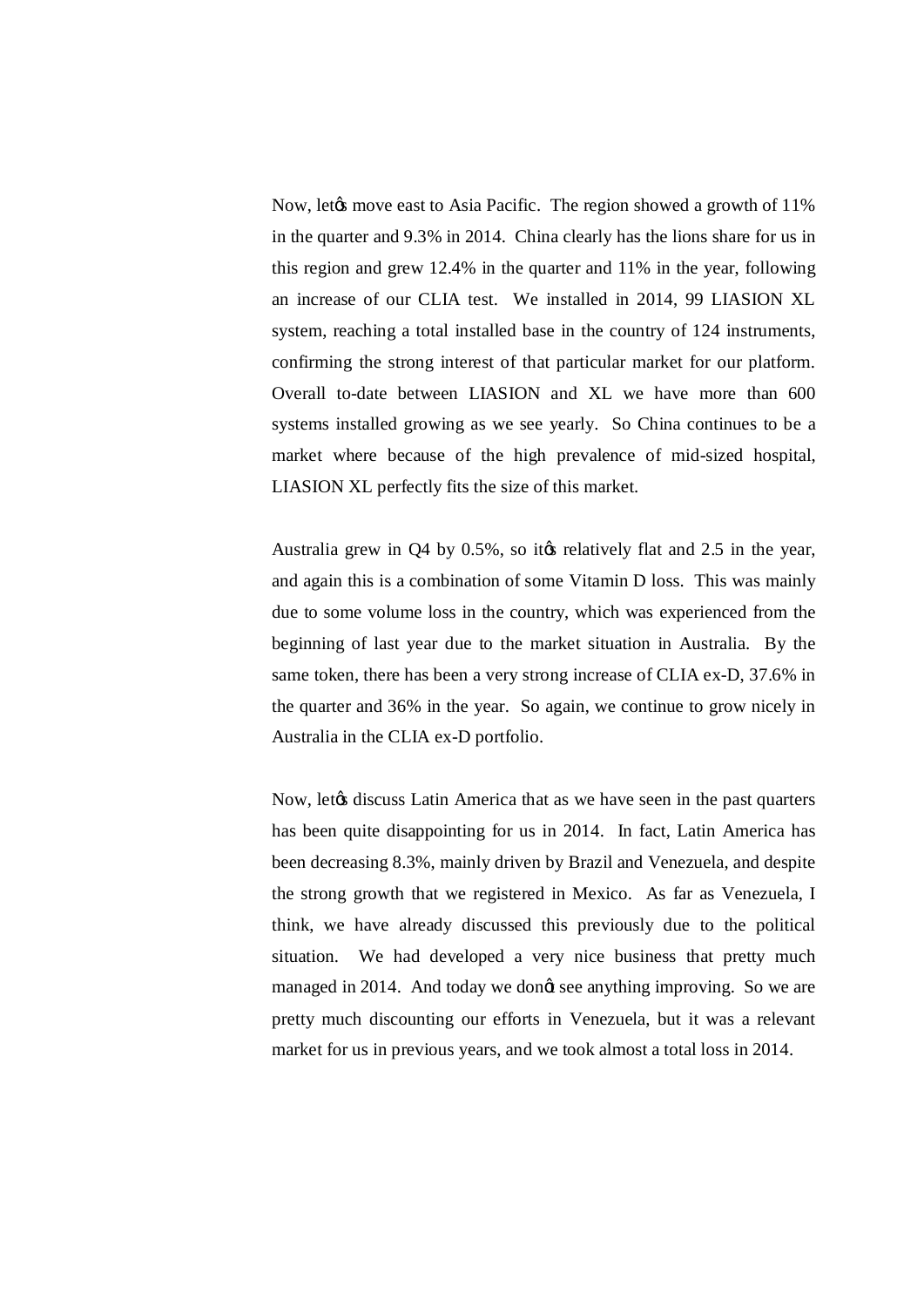On top of this in Brazil, we declined 14.2% in 2014, and 21% in Q4, and this is due to the effect of the change in distribution model that happened for the Murex line. And this is notwithstanding the good performance of our CLIA business, which grew double-digit in 2014.

Now, let me comment briefly about the launch of some of the new products. In June again, as I said, we launched 1.25, is the only fullyautomated test available in the world for this product in CLIA technology. And we received FDA approval in December, therefore, full launch, in the US is expected to happen starting from Q1 this year.

As far as, GI tract stool assays, we have launched our fifth and sixth product, the ADEN and Rotavirus, and then we are pretty much almost completed the panel, there are two more products that we expect to launch in 2015.

As far as molecular, in quarter 4 finally, we launched our first oncohaematology molecular diagnostic product, the BCR-ABL for chronic myeloid leukemia, and acute lymphoblastic leukemia. And this is the beginning of a stream of products, and we intend to launch in the oncohaematology sector that we believe, as discussed is going to be the area of focus for the Company, molecular program for the years to come.

As far as product development plan for 2015. And again, it is mainly focused on completing our GI tract infection. We are going to be launching the campylobacter, which is very important for the German market. We are going to be focusing on infectious disease with the new Bordetella Pertussis assay, which will fit very nicely our infectious disease product portfolio, especially in markets like Australia, where this essay is overly done. And also, we launched our second generation PCT for sepsis that we developed in collaboration with BRAHMS.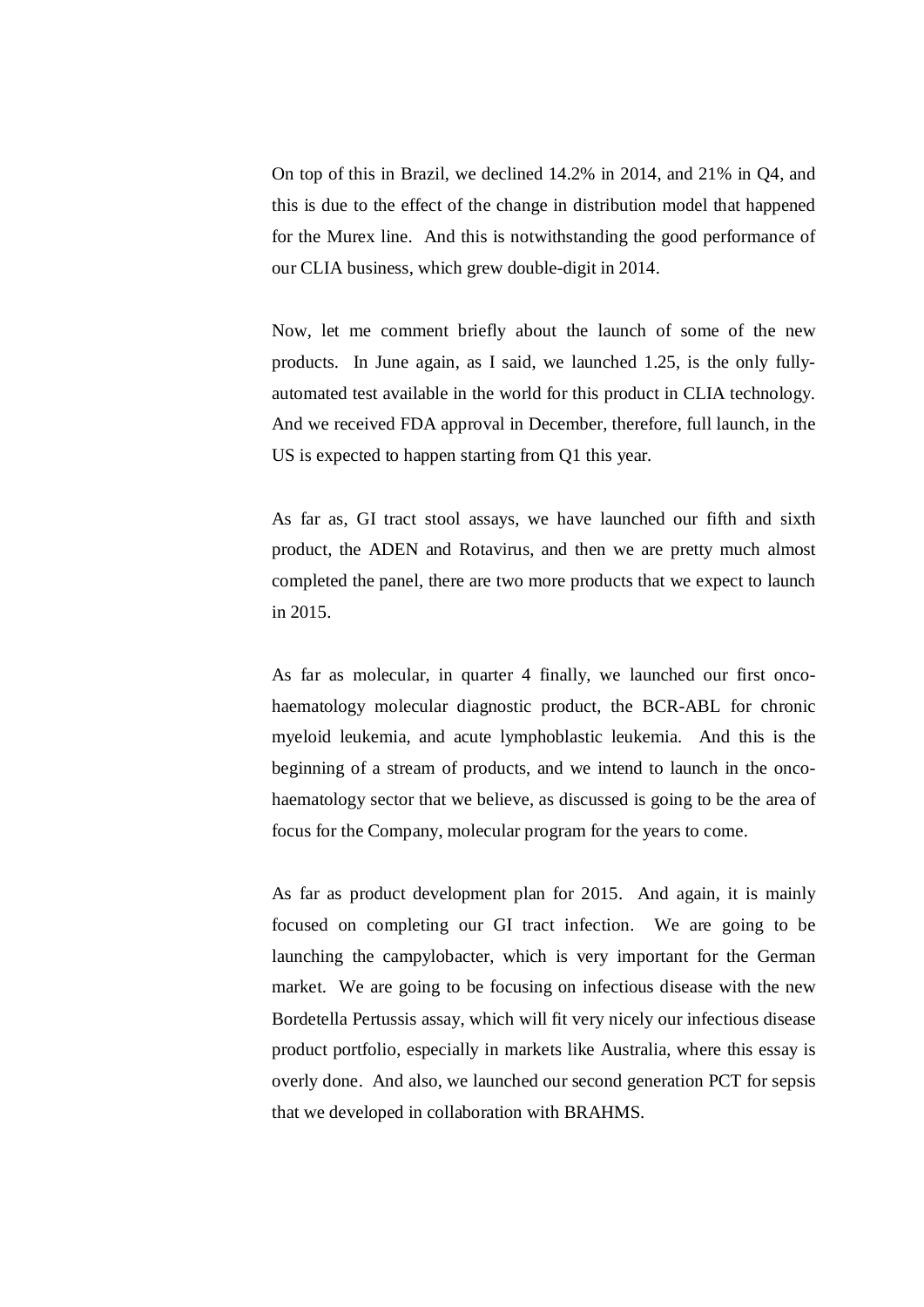And then finally, we will launch the first two very innovative assays for chronic kidney disease Sclerostin and FGF-23. We will have time to discuss this when the year progresses, but chronic kidney disease is a clinical area where the Company decided to invest a lot, and we have a lotí starting with the 1.25 Vitamin D, and we have a lot of expectation coming from this area.

As far as molecular diagnostic, we will launch our second oncohaematology test in 2015i in the first half of 2015 that said is a sequel of products that we come to market and we will help in positioning our molecular into the onco-haematology field.

Let me now move to profitability. As far as profitability profile of the Group, the EBITDA margin was equal to 36.1% in the year, 35.8% in Q4. However, we need to be careful looking at this number because we had to take into account two effects, if we compare year-on-year, one is, euro appreciation. And especially, the non-recurring cost, which are related to the reorganization in Norway and France, and especially the Italian branch iní which happening in quarter 4.

In quarter 4, in Italy, there was a window of opportunity for certain number of employee to retire. And therefore, we incur into a one-off cost ofí in excess of  $b1$  million to allow retirement by December 2014. This will pretty much correspond to an equal amount of saving that we expect to see in 2015 and forward. However, clearly the quarter was hit by oneoff charge ini again in Q4 of 2014.

Now, let me move to cash flow. The cash flow is equal to  $\beta$ 91 million which is a record for this Company. And this achievement in 2014 was pretty much the consequence of a more efficient management of working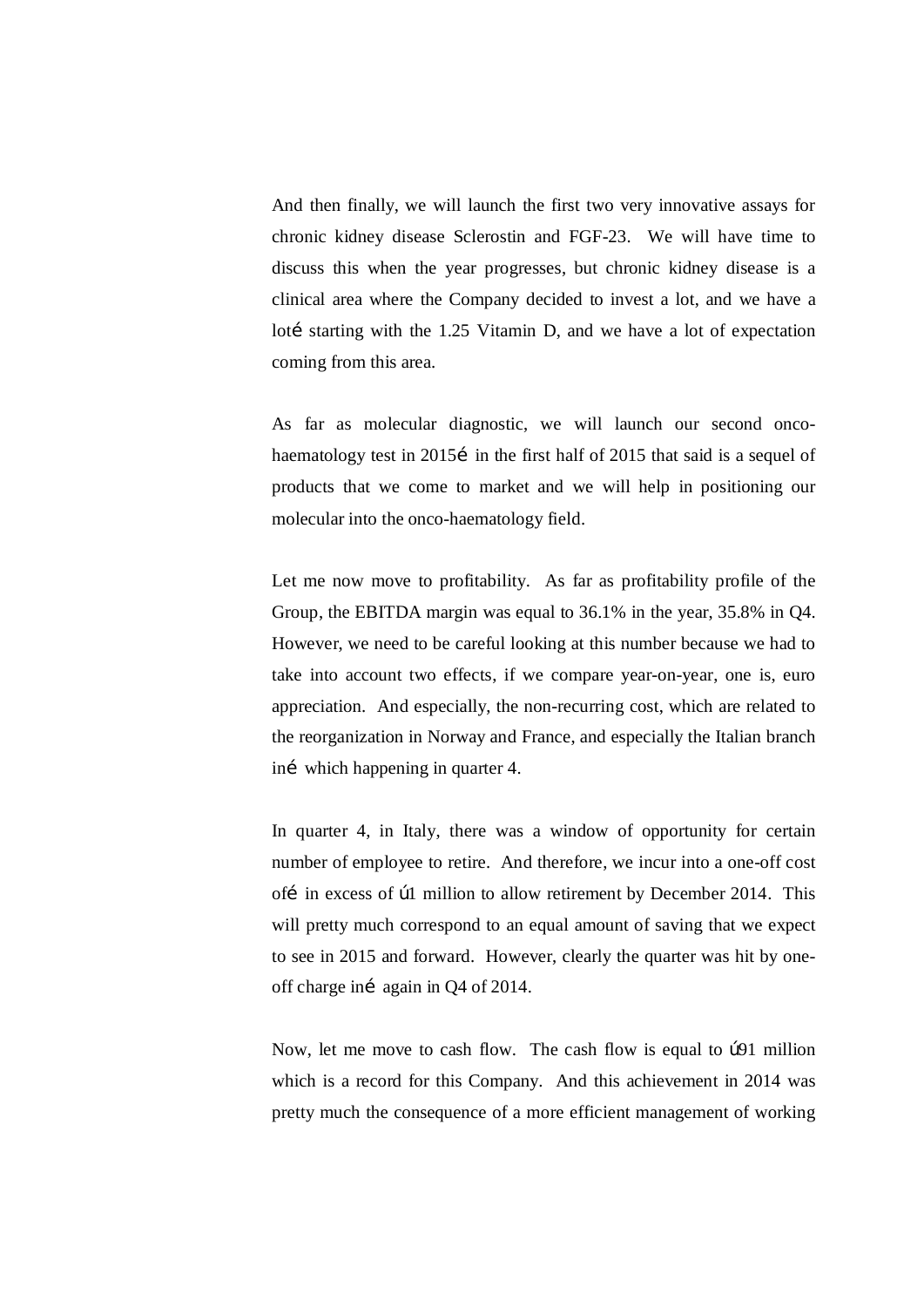capital. And in particular, we have been able to reduce our DSO in countries where we are exposed, especially in Italy and Spain. Spain, thanks to the development to the payment by the Spanish government of past dues, as far as the public sector is concerned. And Italy come from the fact that, and again, the government is improving in the payment terms, and the fact that we were able to collect some receivables which were dating back 2007-2008.

Now, before turning the microphone to Mr. De Angelis, and opening the Q&A session later. Let me invite you to our  $\exists$ nvestor Dayø that will be held on May 12, 2015, where the Company will present and discuss our three-year plan. The location of the event will be in Milan, there is going to be a live webinar for all the participants not able to be present on the venue. And our Investor Relation team will provide you soon with more details about this event. Please, Pier Luigi, go ahead.

PIER LUIGI DE ANGELIS: Thank you, Carlo. Ladies and gentlemen, good afternoon. Today, I would like to focus your attention on few key indicators. As far as our financial statement is concerned, I would like to highlight that. In 2014, our net financial expenses totalí have a total of  $\beta$ 1.8 million, while in 2013, they were equal to  $\beta$ 5.4 million. The result is mainly due to a more efficient financial management related in particular to the following factors.

> First, better condition on the fees of our factoring transaction that summarized in 2014  $\mu$ 1.2 million, while in 2013 were equal to  $\mu$ 1.9 million. The commission rate decreased from 4.30% to 2.75%. And the secondí a better accounts receivable management, as also Carlo was saying before, that has permitted the increase of interest income as the consequence of the interest accrued on the collection of past-due positions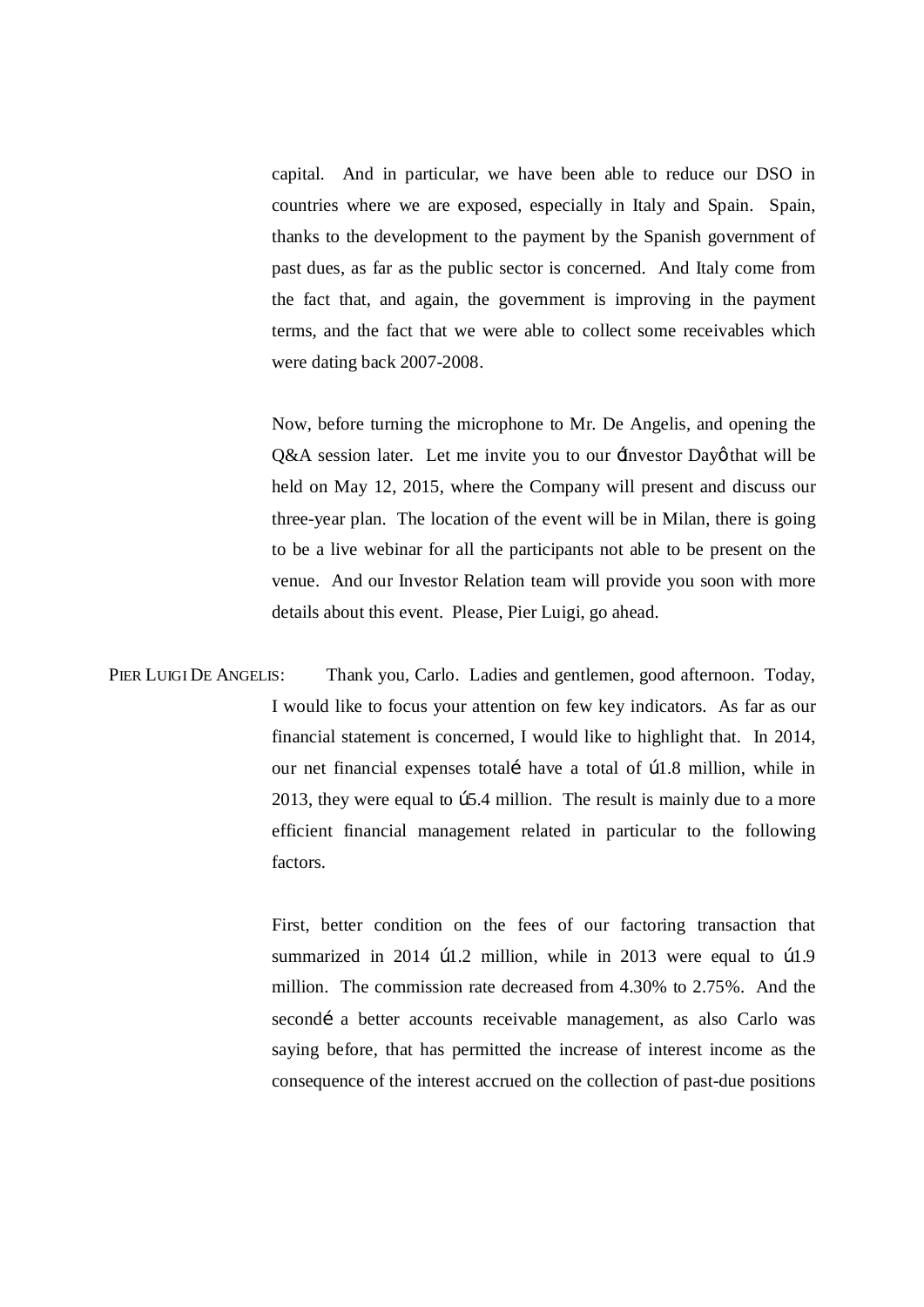owned by public entities. In particular, Italy and Spain, equal to plus  $\beta$ 1.6 million in 2014, that amount in 2013 was equal to  $b08$  million.

Now, let me focus your attention on the lower impact on the tax rate of the Group level that we registered in 2014 equal to 34.4% compared with the 35.7% on 2013 (ph), absolute value  $b2.2$  million decrease. The difference is due to the following items, the result of the competition of the Group  $\alpha$ taxable profit across the different geographies. The decrease in tax withheld on lower amounts of dividends received equal to  $\beta$ 1.3 million in 2014 versus  $b2$  million in 2013. And the lower tax rate in Italy, following the regulatory amendments put in place by the Italian government in 2014 to help the economy recovery. As far the consolidated net profit, the Group totalized  $\beta$ 84.1 million in 2014, up 1.2% when compared to the €83.1 million in 2013.

Let me now give you an overlook also on the net profit of the parent Company that summarizes  $b56.6$  million. The lower result is determined by the management decision of keeping the United States dollar liquidity in the States. This decision was based on the will to protect the value generated in United States dollar having considered the last and the latest fluctuation of the currency. In particular, with reference to euro against United States dollar exchange rate, at year end, this decision determined an increase of  $10$  or more than  $b10$  million in the equity of the consolidated balance sheet.

Last but not least, the Group has been able to increase the proposal of the dividend to be paid equal to all  $b0.60$  per outstanding shares, net of the treasury shares owned by DiaSorin S.p.A.

Let me conclude by providing you the guidance of the Group for 2015. In view of our operating performance after December 31, 2014, and taking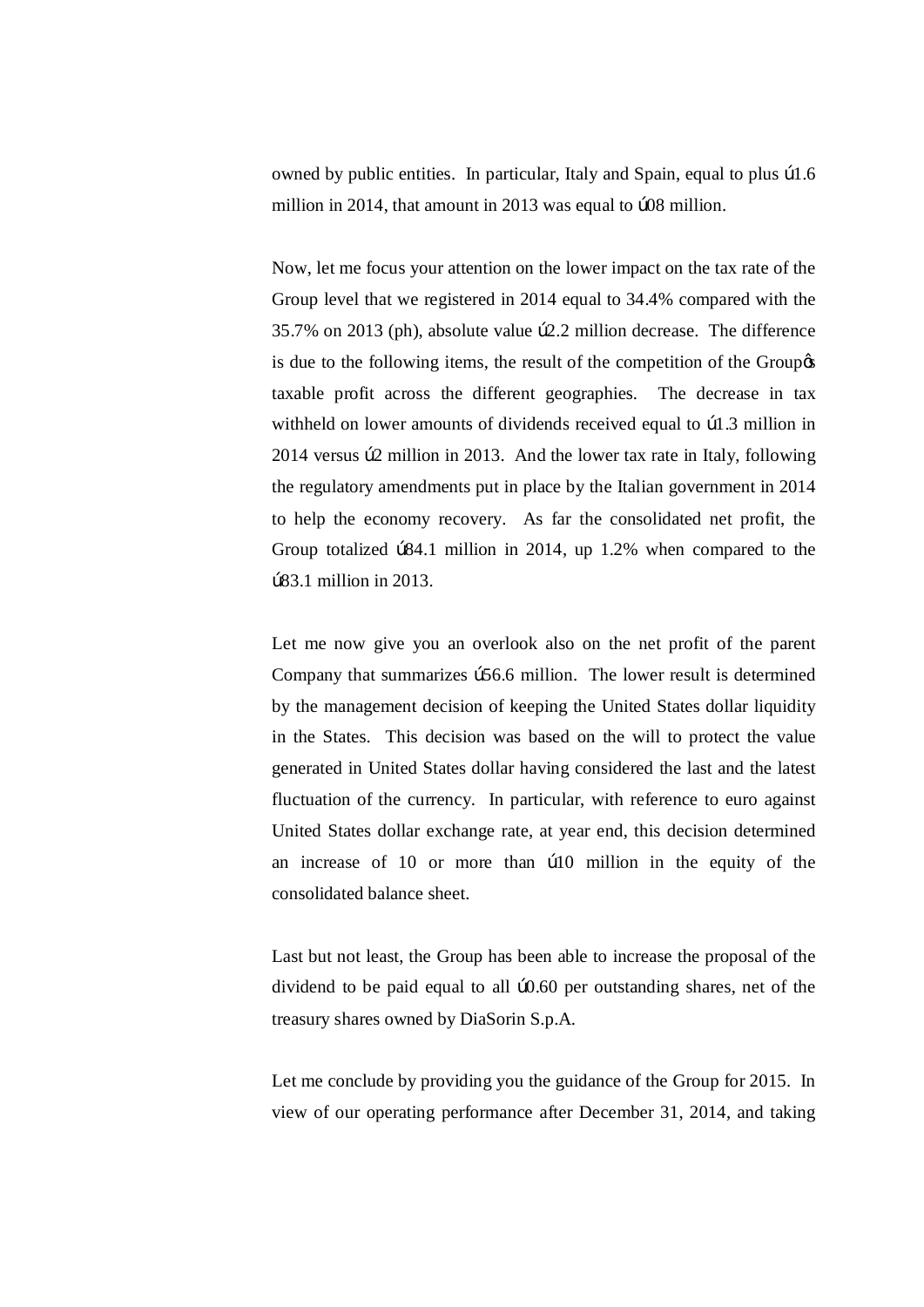into account that our strategy is working across all the product lines and geography. We expect to see our guidance in terms of revenue growing between 4% and 5% at constant exchange rate versus 2014 revenues. EBITDA is growing between 4% and 5% at constant exchange rate versus 2014 EBITDA, around 550 LIAISON and LIAISON XL systems to be installed. Thank you.

COMPANY REPRESENTATIVE: Thank you, Pier Luigi. So operator, we move to the Q&A session.

Q&A

- OPERATOR: Excuse me; this is the Chorus Call conference operator. We will now begin the question and answer session. The first question is from Massimo Vecchio of Mediobanca. Please go ahead.
- MASSIMO VECCHIO: Hi, good afternoon to everybody. Two questions from my side. The first one is, if you can give some more color to the limit that is possible, of course, in helping quantifying the impact of the new customer in the Vitamin D in US? And the second question is on your guidance, if you can help us elaborate the impact of the currency. In 2014, of course, the currency was negative. I'm assuming that this year it should add to your guidance. At today's exchange rate, what could the impact be on the revenues and EBITDA? Thanks.
- CARLO ROSA: Thank you, Massimo. I am going to answer first to your second question. Now, if we just focus on the dollar, remember we have also other currency that do affect the business, but if we just stick to the dollar where there is clearly the difference between 2014 and possibly 2015 is significant. Any appreciation of US\$0.01 is equal to an increasing revenues of  $\beta$ 1 million and give or take an increase in EBITDA level of between  $b400,000$  and b450,000. So you can do the math. Keep in mind, we have some relative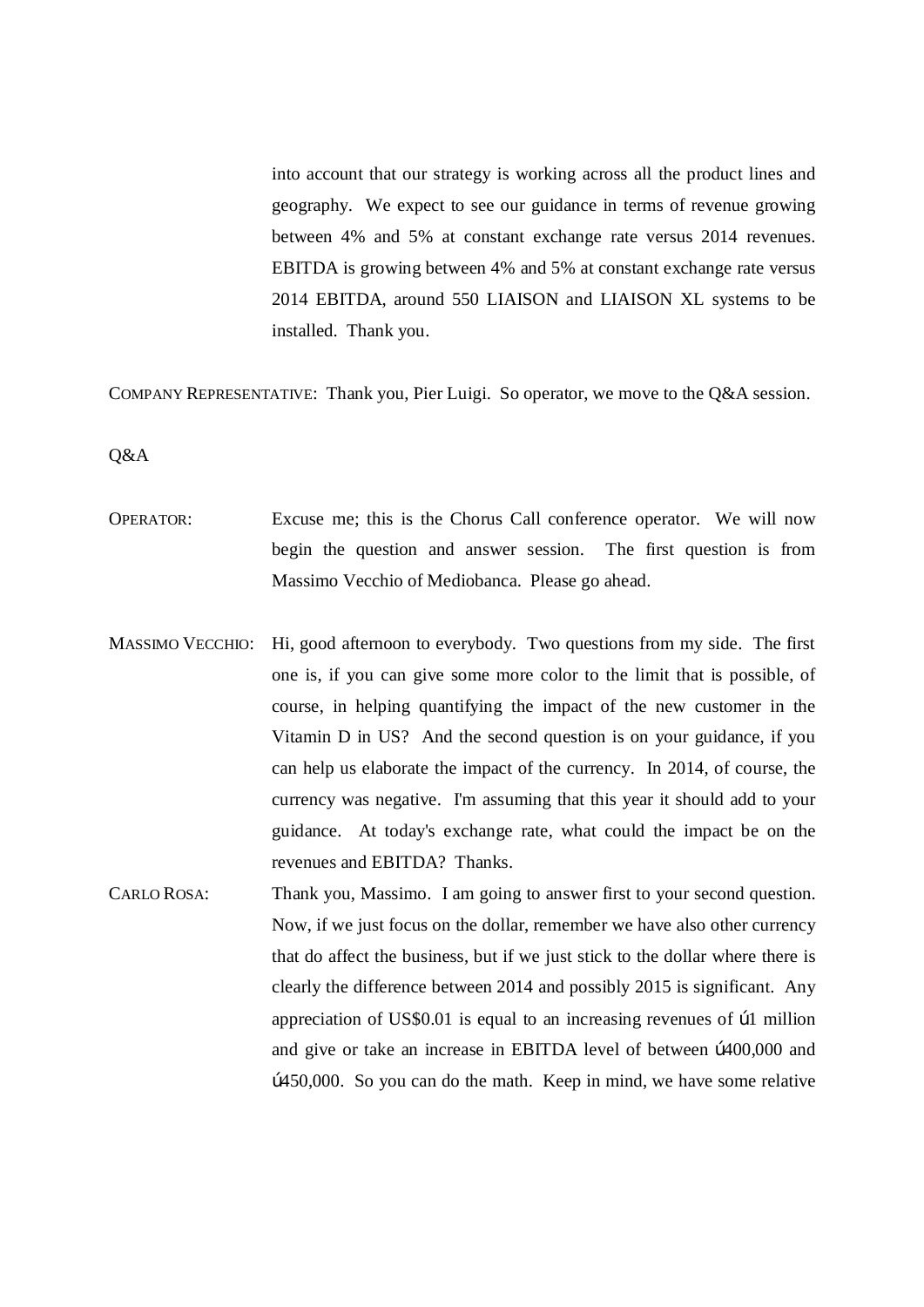exposure as well to the one and to the Brazilian real, but the main contributor is the US dollar.

Vis-à-vis, the comment we made, I dongt think at this stage because of confidentiality we can quantify this effect, we took i we clearly took some assumptions in our guidance. We expect that this business is going to be up and running in quarter two. We have difficulties today to properly quantify because this very large lab is going to be transitioning their customers away from current technology to the existing technology. And we dongt know, how long this is going to take. But certainly, we are talking about a significant volume. Certainly, we are talking about a lot of exposure because I think finally the market came to the conclusion that when it comes to Vitamin D, a) DiaSorin is #1, and 2 Mass Spectrometry is a very nice technology for research and development, but its not a technology that can threaten our business for routine use, c) LIAISON XL has been now accepted in the top two largest labs in the US, and I would say in the world maybe excluding one in Japan. And this proves the fact that LIAISON XL is a very nice platform on which we can build not only Vitamin D in this big LIAISON, but also other products as it happened with LabCorp in the past. So Ign particularly proud of this, and I think that you should look at this, yes, from a financial point of view for sure, because it to a good contribution to our business, but also prospectively to the fact that we can compete in this big labs not only with other companies, but also in alliance with other companies as we announced with Roche, but also standalone when a customer wants to see DiaSorin as a sole supplier for certain specialties.

MASSIMO VECCHIO: Okay, thank you very much, very clear and congratulations for your new customer. And I know how important it is having covered the stock since the beginning, so congratulations.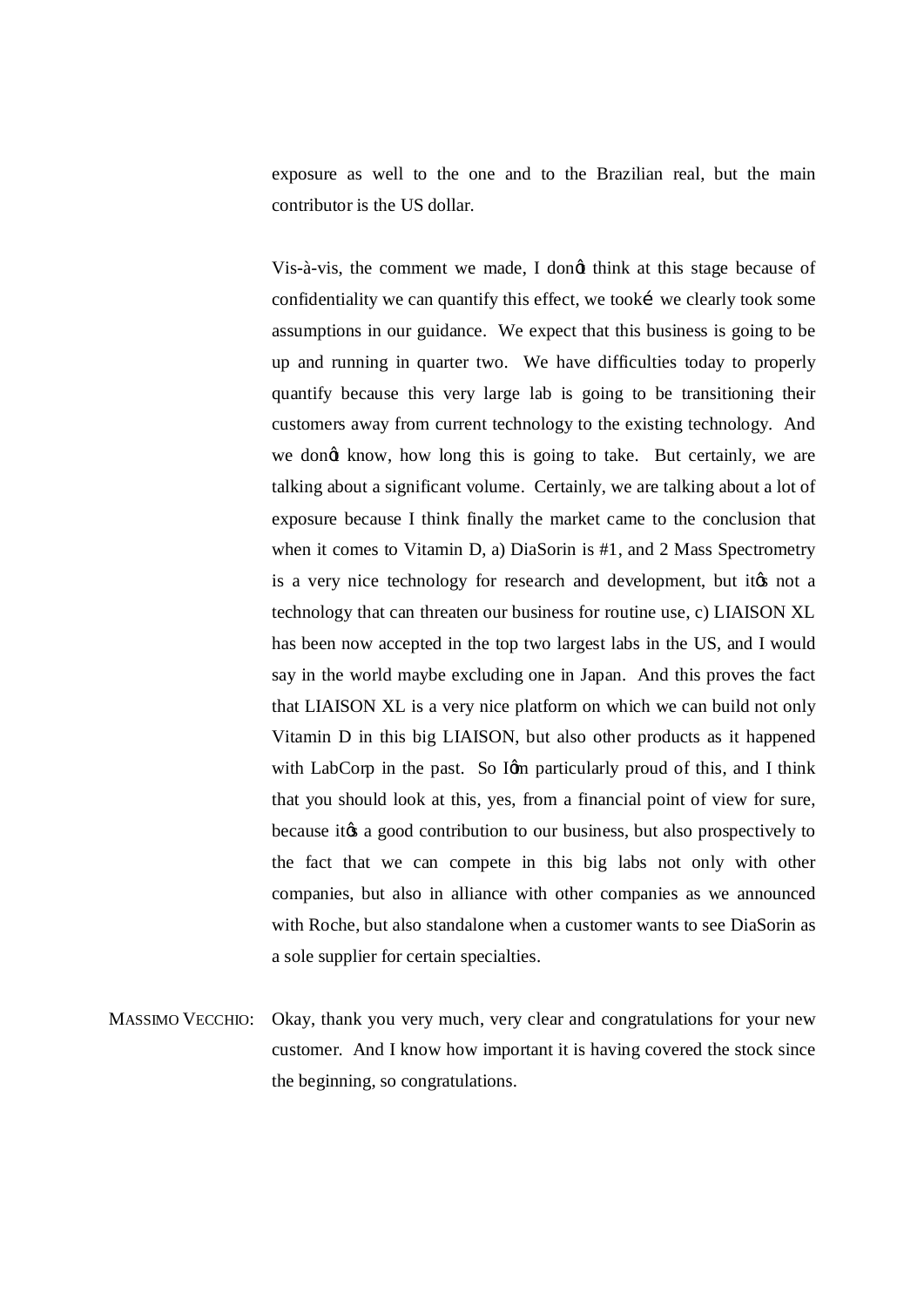## CARLO ROSA: Thank you.

OPERATOR: The next question is from Maja Pataki of Kepler Cheuvreux. Please go ahead.

- MAJA PATAKI: Yes, good day, gentlemen. And thanks for taking my question. I actually have just one question with regards to your guidance, and I was hoping that you can help us understand a bit. And your revenue guidance of 4% to 5% in constant currency for 2015 that seems a bit on the cautious side, looking at the numerous positive events that are happening with new contract in the US, with the Roche deal that will be coming through in new tests and the very strong number of installments in 2014. What is it on the negative side that is actually could represent a drag to all those positive factors?
- CARLO ROSA: I think that, as far as the new contract is concerned, the effect in 2015 is not going to be a full effect. So it will have a contribution, but pragmatically in our projections since we dong know how the implementation is going to take, we took some precautions. I think that today growth of 4% to 5% of the business with an underlying Vitamin D business that we said continues we think to decline at around 5%, is a number that realistically we believe it, it makes sense. And again, I think that we should then look at this implementation of this contract throughout the year, and then see what if our projections has been too conservative as far as this particular contribution is concerned. Overall, as you know, we havei we are doing very well with CLIA ex-Vitamin D and with the CLIA in general. By the same token we have suffered some losses on the Murex line, especially as discussed in Brazil these losses happen in 2014, and we are going to see the full effect in 2015. So I would say that, as I said before, growth of 4% to 5% is a combination of some pragmatism and some effects in non-CLIA products that happen in 2014.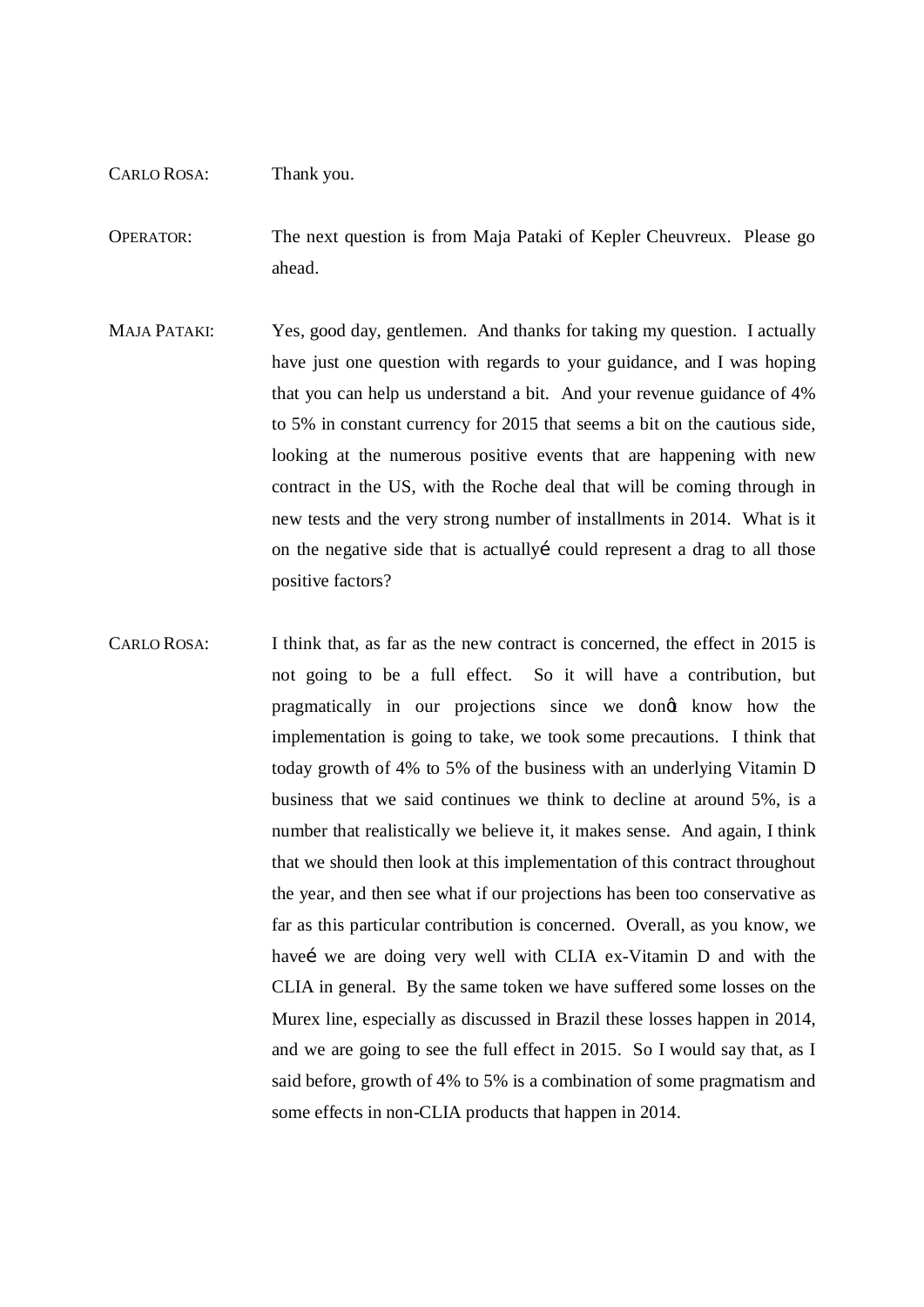## MAJA PATAKI: Thank you.

OPERATOR: The next question is from Scott Bardo of Berenberg. Please go ahead.

- SCOTT BARDO: Yes, thanks very much for taking my questions. First one, please, just on the new customer that you announced. I appreciate relatively limited disclosure. But I think, it's been well characterized that Quest have used mass spectrometry for some time in Vitamin D. So it sounds like, potentially exciting new venture for you guys. Just to help understand, how this new contract you struck with them also adds to any potential pricing revision or consideration for your ex Vitamin D products. I understand to that customer you have ex Vitamin D products. And I wonder whether in aggregate this is an expansion of your business opportunity or more of a neutral one, were one to consider those effects? So that's question #1, please? Secondly, just a point of clarification on the guidance, please, I think you we refer to several one-off effects that burdened your EBITDA over the course of 2014 and even in the fourth quarter. When you refer to growth of 4% to 5% on EBITDA, are you referring to the adjusted EBITDA that you provide or the reported one, please? And just lastly, again, a bit of housekeeping, please. Very helpfully you give us some sort of sensitivity analysis on revenues and on profitability. If I understand correctly, given the framework that you've just provided, you do have some transactional benefits from the US dollar, such that the incremental EBITDA margin being then 40% to 50%, if I understand, so  $\beta$ 400,000 to  $\beta$ 500,000 per  $\beta$ 1 million of revenue move, if you just help make sure my logic is correct there. Thank you very much.
- CARLO ROSA: Okay. Let me go in reverse order. As far as your logic is concerned, I think that we have indicated i we we given some good indication vis-à-vis the dollar effect and the appreciation. So without getting into disclosure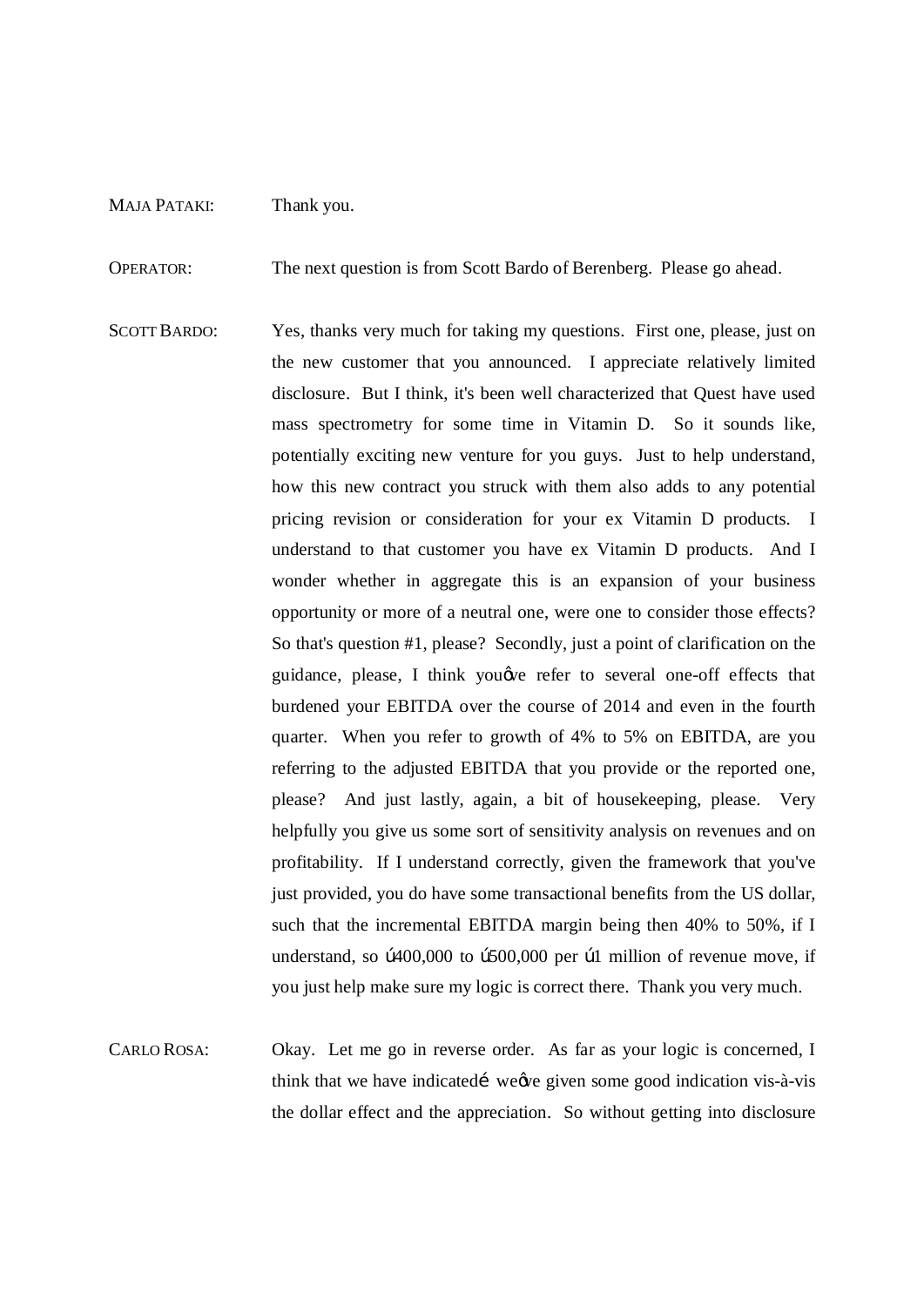of numbers that we dongt comment, I think you can doi you can use your own logic and do your own calculation. As far as the EBITDA is reported, and or adjusted, as far as your first comment, I cannot comment about names and customers. When you said about revision of price, I honestly dongt understand what they are talking about, because we never disclosed that we had business with the exception of LabCorp with all the other US customers. So we dongt give visibility for obvious confidentiality reasons. As far as the opportunity to build more business, I would be, let me say, one thing I know is that when labs, big labs especially converted to the LIAISON XL, they do like the flexibility that this system provides. And we have been experiencing this throughout the world. And so, I am positive with the fact that the instrument is going be well received. And then, it is going to be left to DiaSorin to be able to build on these quality and relationship and build new business. Soi but this is not in the plani its not in the numbers, certainly it is in the plans.

- SCOTT BARDO: Okay. Thank you very much. If I could just have a quick follow-up and again, just a point of clarification, so I understood that your EBITDA was burdened by a few things, then so the Italian industrial site, the Norwegian and French branches costing you around 2 millions or so. And so if I understand correctly, if these are one-off items and as you are now basing guidance on a reported basis, these are suggesting then an underlying EBITDA growth ex currencies is more like you know, a few percent, so that the point being the margins actually normally would contract were it not for these one-off effects that disappear. And very lastly on that, I think we still have a 2015 guidance framework for DiaSorin some time ago. Should we expect at your Capital Markets Day in March a revised midterm outlook right from revenue and EBITDA level? Thank you.
- CARLO ROSA: I think that when it comes to again, let the go one-by-one. First question as I said, in 2015 EBITA indication is reported. And so, we will benefit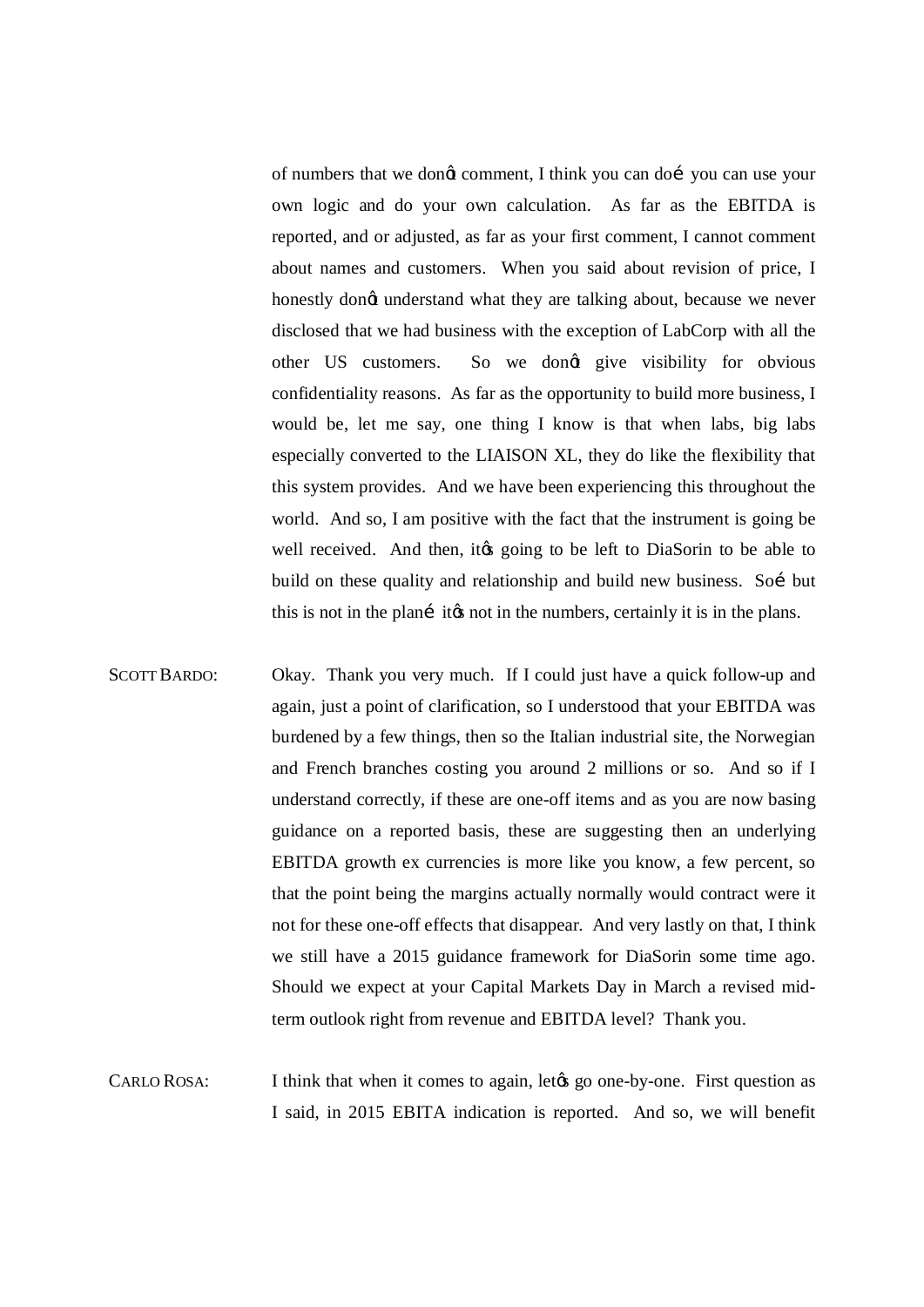somehow from certain effects, for certain investments that we made in 2015. As far as the i so, your second question was i

SCOTT BARDO: Just related to i there is an existing mid-term or 2015 target framework out there, do we get to the Capital Markets Day on the 12<sup>th</sup> of May and you provide a longer term top-line and bottom-line aspiration for the Group?

- CARLO ROSA: No, in the Mayi in the May meeting, we are going to provide three years guidance for the Group. So we are going to go through the next three years in great details vis-à-vis our expectation on market development, different geographies and also technologies.
- SCOTT BARDO: Great.
- CARLO ROSA: So it is going to be 2015 through 2017 guidance.
- SCOTT BARDO: Excellent. Okay. Thanks very much indeed.
- CARLO ROSA: You are welcome.
- OPERATOR: The next question is from Patrick Wood of Morgan Stanley. Please go ahead.
- PATRICK WOOD: Perfect, and thank you very much for taking my questions. I've got two, if I may. The first is, thank you very much for giving us the EDMA data that you guys normally give for growth by market. I guess what I'm interested in knowing is in particularly Europe, but the regions in general, do you think the market growth there is a fair reflection of what the labs themselves are seeing? I mean, how do you feel your actual customers, the end labs and particularly the private labs, are they in a healthy state?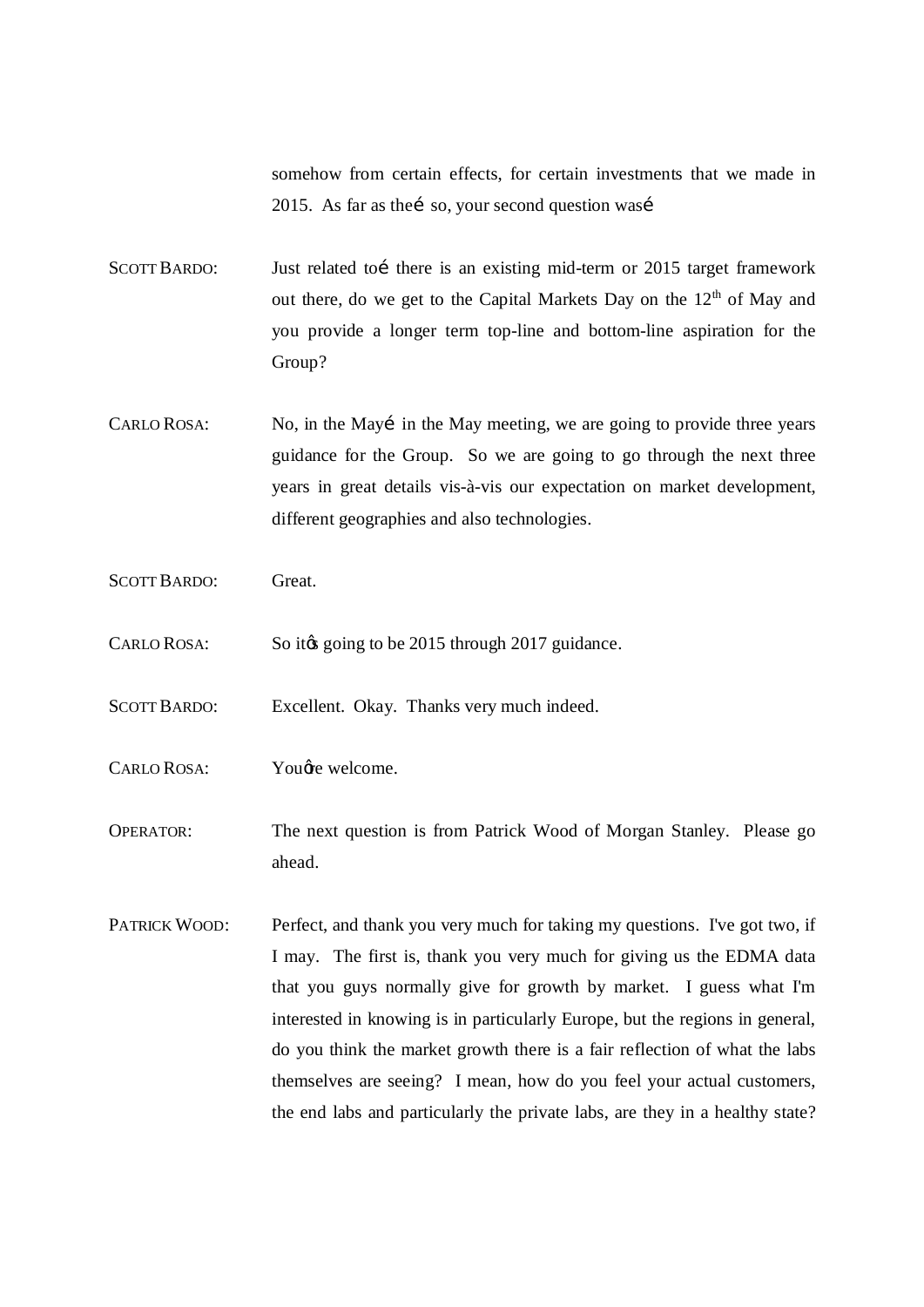How are their margins, that sort of thing? And then the second is obviously, you know, we always ask this question, but given the large buildup of cash on the balance sheet, have you found, given the ramp-up in the equities markets over the last few years, have you found that the valuations being asked for by other companies, if you're looking to buy anybody, have reached a point where it's very difficult to find anything that's attractive enough to acquire, given the pricing? Those are my two.

CARLO ROSA: If we talk about the M&A side, as we have discussed few times, we believe that today DiaSorin does have all assets and technologies as proven necessary to sustain the long mid-term growth. By the same token, it to very clear that we are interested in expanding in certain markets and we doi we are always interested in looking into content, so Company that do provide contents that we can add to the existing installed base of almost 6,000 LIAISONs we have out there.

> So as far as valuation is concerned, I mean you know, the market today is not a cheap market and therefore, we are very cautious about the different targets that we look at and we try on one side to pay the right price and by the same token to value the prospectivei to prospectively value the content that these companies offer. As said, there is an intention of the Company to grow and continue to invest, but it has to be the right target and valuation and make sense for us. What was your first question?

- PATRICK WOOD: The first question is really about the actual health to your end customers, the clinical labs themselves and whether you think that they are in a healthy state though it to not a leading question, I'm generally curious.
- CARLO ROSA: As for what we see in Europe, is that there has been a consolidation going on mainly driven by non-European players coming into Europe and buying left and right. It to very clear to me that the system is under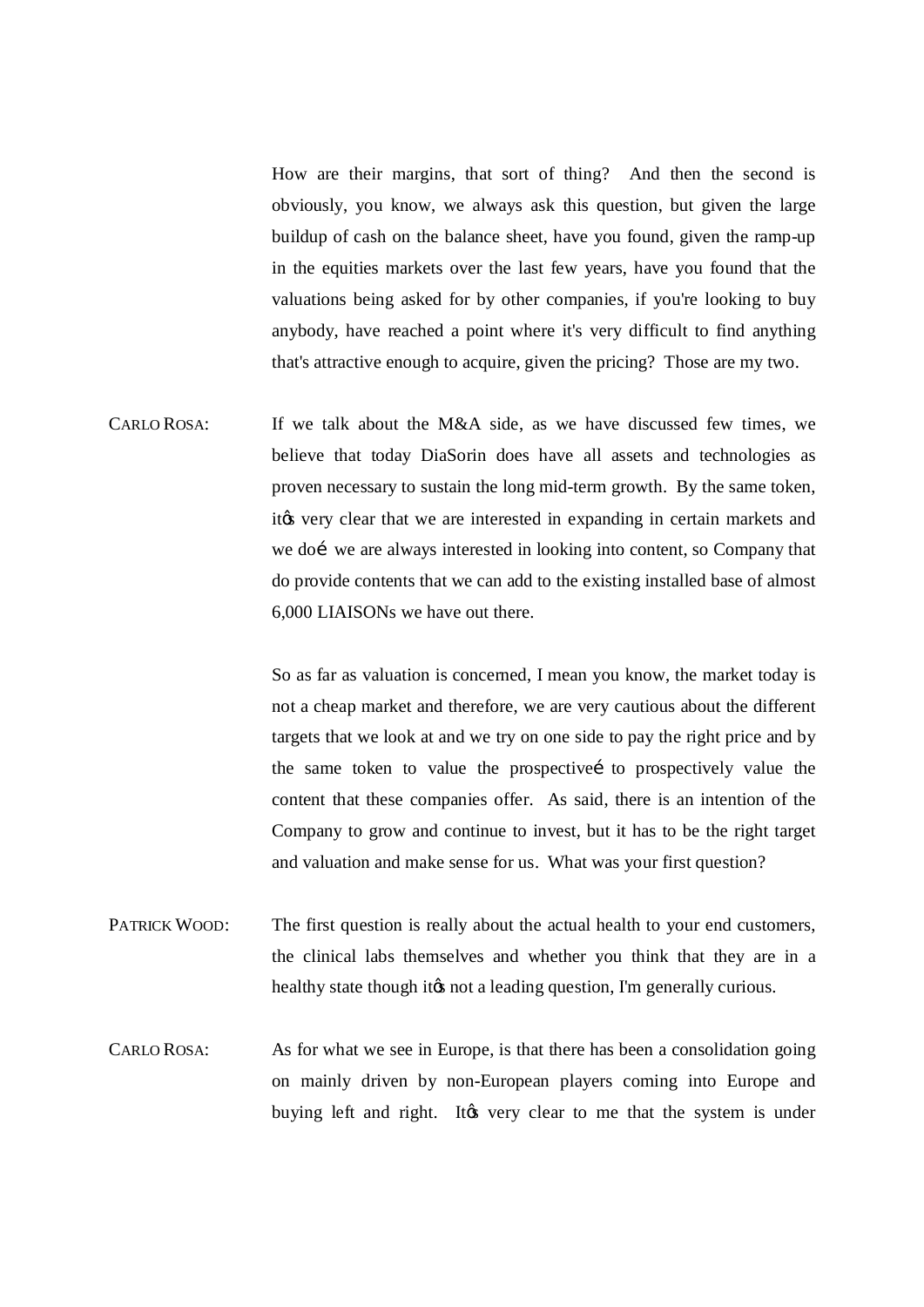pressure because reimbursement is under pressure and therefore, for private labs there is a caution and need to continue to consolidate. As far as, let me say price pressure on us as suppliers, I think that has been there pretty much for the last three, four years and that continues. And I dong see that any change in that trend in the last year and I dongt expect anything to change in the future years.

- PATRICK WOOD: That wery helpful. Thank you.
- OPERATOR: Next question is from Anastasia Karpova of Kempen. Please go ahead.
- ANASTASIA KARPOVA: Good afternoon, gentlemen. Two questions, if I may. First, do you expect to increase your investments in molecular diagnostics related to the launch of new tests? And when shall we expect molecular diagnostic division becoming operationally positive or cash flow positive? And second, the question is more of a general one, but FDA has recently collected feedbacks for the laboratory-developed test regulations. So when this market becomes more regulated, do you see tailwinds for your test menu in the US?
- CARLO ROSA: Okay. As far as the LDT I think that sooner or later the FDA will take a position on this. And I think that this will push some of the labs to move away from homebrew testing to commercially available products. And yes, I think that this will have a positive impact overall on us, because we offer specialty products and mass spectrometry for some of these products has been this i a choice that labs had especially the very large laboratory chains. But what I think this story is telling about is big lab moving away from mass spec is that mass spec for low volume test is good and precise and it does offer certain advantages, especially operationally, clearly you need to spend more, you need to invest more because you need to provide the CAPEX, by the same token your running cost of reagents is less.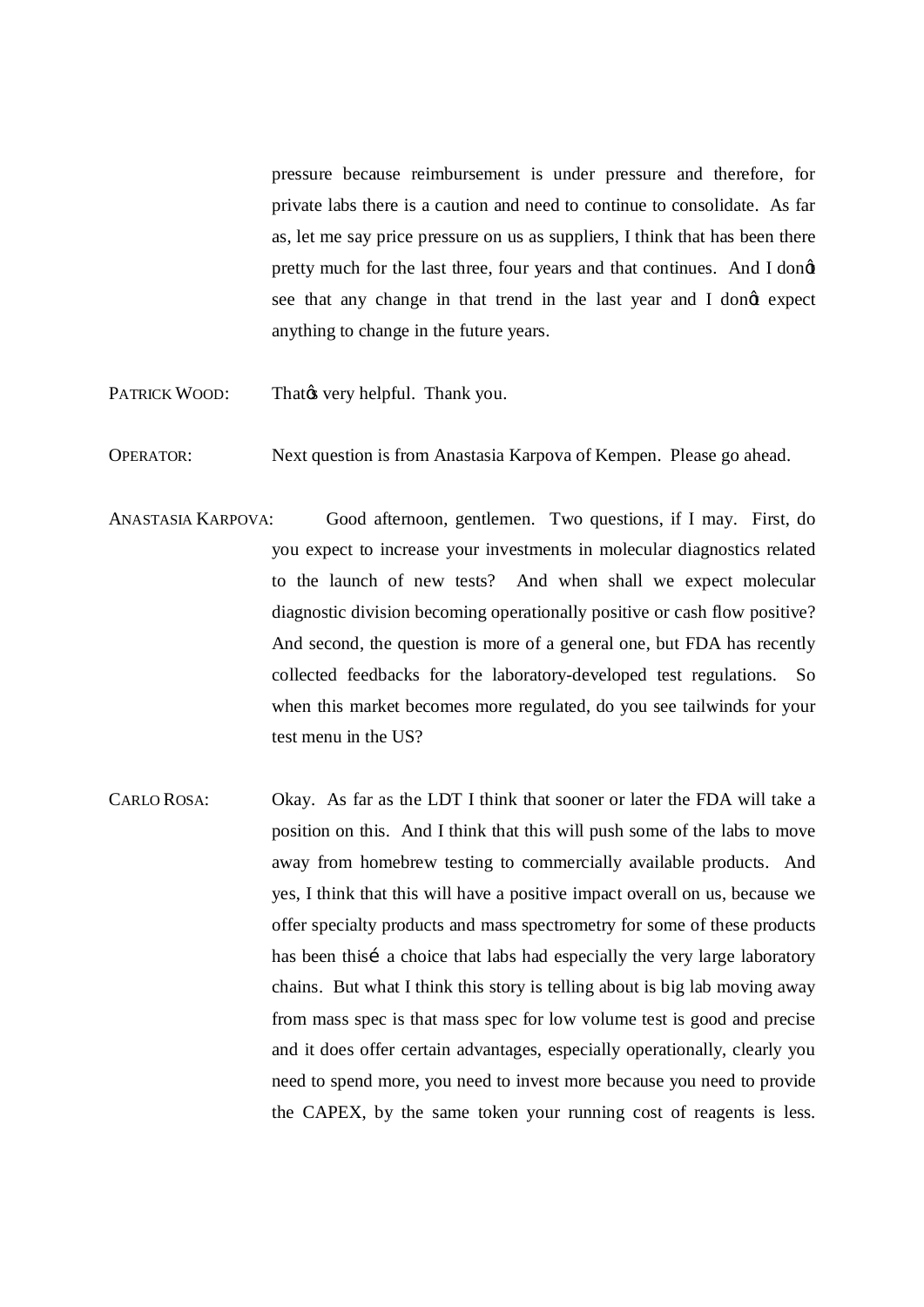However, it is not a recommended platform when it comes to high volume testing. So I think that the move of leaving mass spec is more driven by the fact that operationally it doesngt make sense for high volume than from any other consideration. In general, LDT will become much more challenged and I think that the industry is going to move away from that in commercially available products, yes.

As far as molecular, listen, I think I did comment on this before. We have actually been able to obtain certain synergies as far as our molecular franchise is concerned. We have reduced our footprint, closing down Norway and consolidating everything into Ireland, and we got savings in that area. The business has been marginally growing and therefore comparing 2014 and to the previous year, we have been absorbing less resources by this franchise than before. But at the end of the story, it  $\alpha$ fairly marginal because we are talking about 5 million EBITDA $\alpha$  negative contribution to the Group. And I continue to believe that it is an area where strategically a Company that looks forward, that looks let me say into the future of this business has to be with a sound technology. And therefore, if we continue to invest  $\beta$ 4 million,  $\beta$ 5 million of our EBITDA into this, it to not a worry for us. As said, we are very focused away from infectious disease which became very competitive into the more exotic/specialty like filled of onco-hematology, and again we just launched the same the first product, the second will come in 2015, and what is very i what is key in that clinical area is that the competition is under testing, and the pricing level is much higher then what you experience today into a larger, but much more consolidated market like infection disease.

ANASTASIA KARPOVA: A follow-up question on pricing level, do you see the pricing for your molecular test or visible pipeline going down, especially in reimbursement, because I believe that's a usual topic for US molecular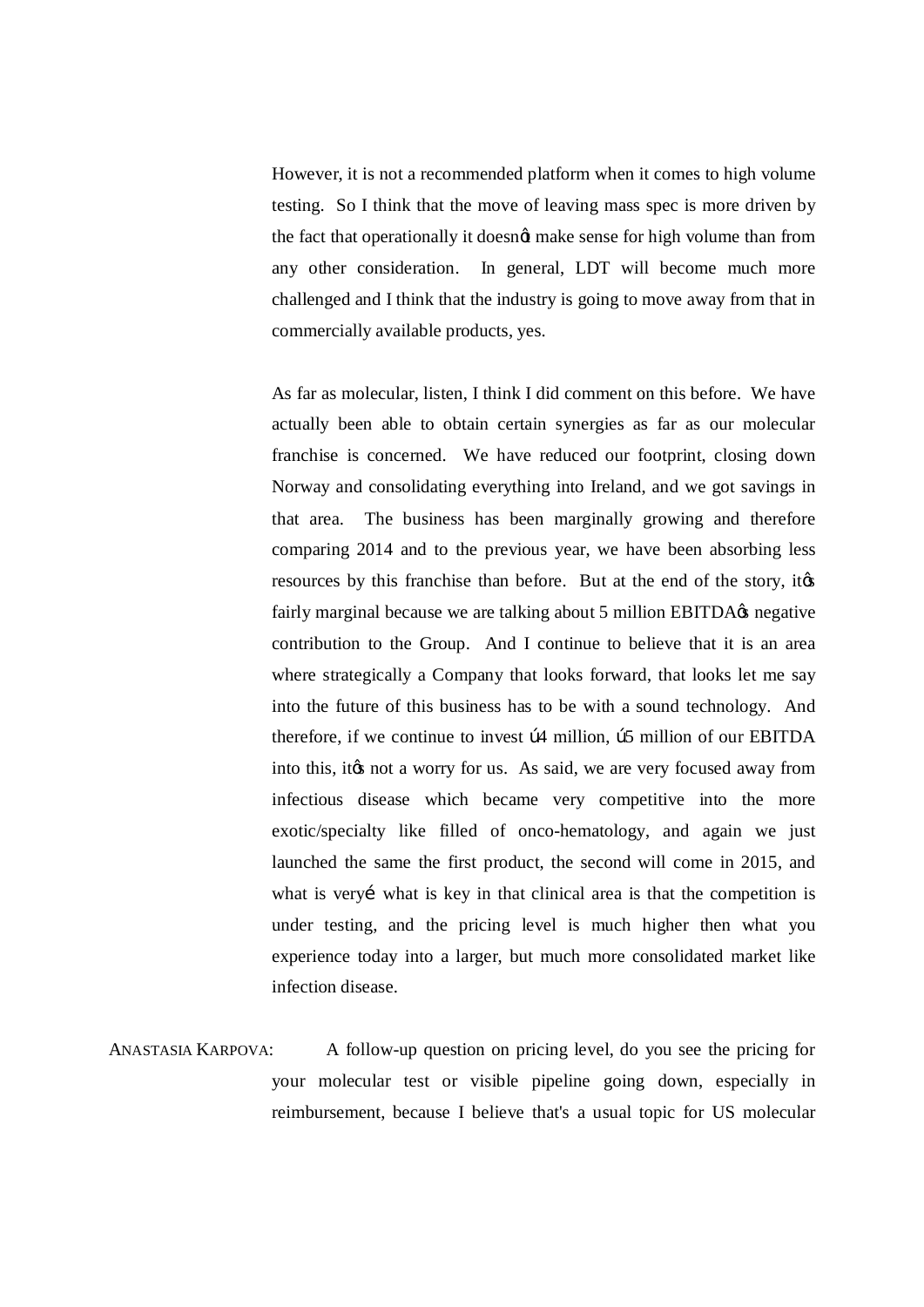diagnostics and as well as in Europe or do you think that the pricing levels you see now will be sustained for two, three years going forward?

CARLO ROSA: I think that when it comes to in general, molecular high routine testing. I think that more than reimbursement is the competition that is pushing prices really down. And in the infection disease area that already happened also because pretty much PCR now is a technology that is available to a lot of different players. And therefore, they pretty much compete they are left in competing with price. I think that as we have seen in immunoassay, you need to move away from the mainstream into the more specialty area. And there, I dongt think that  $\alpha$  necessarily the dynamic of pricing or reimbursement are too aggressive.

ANASTASIA KARPOVA: Thank you for taking my questions.

OPERATOR: The next question is from Peter Welford of Jefferies. Please go ahead.

PETER WELFORD: Hi, yes, thanks for taking my questions. Just a couple left. Firstly, just on the new US product contract that you've won. Just to be clear, maybe I missed this, is this going live in 2Q, is this purely for Vitamin D or will these XL placements, do they also like LabCorp have access to the whole menu of assays as well? Secondly, just on the tax rate, for 2015 should we be assuming a tax rate like we exited 2014 or will some of those factors rebalance, I guess, during the course of this year? And then finally, just returning to the revenue outlook, just wondering there, you mentioned Vitamin D franchise would bei overall would be down 5%, you assume. I just want to check if that's US or whether that's globally Vitamin D? And also then, with regards to molecular diagnostics, I just wondered if you could perhaps provide any sort of outlook for how you think Vitaminí molecular diagnostics could grow during 2015? Thank you.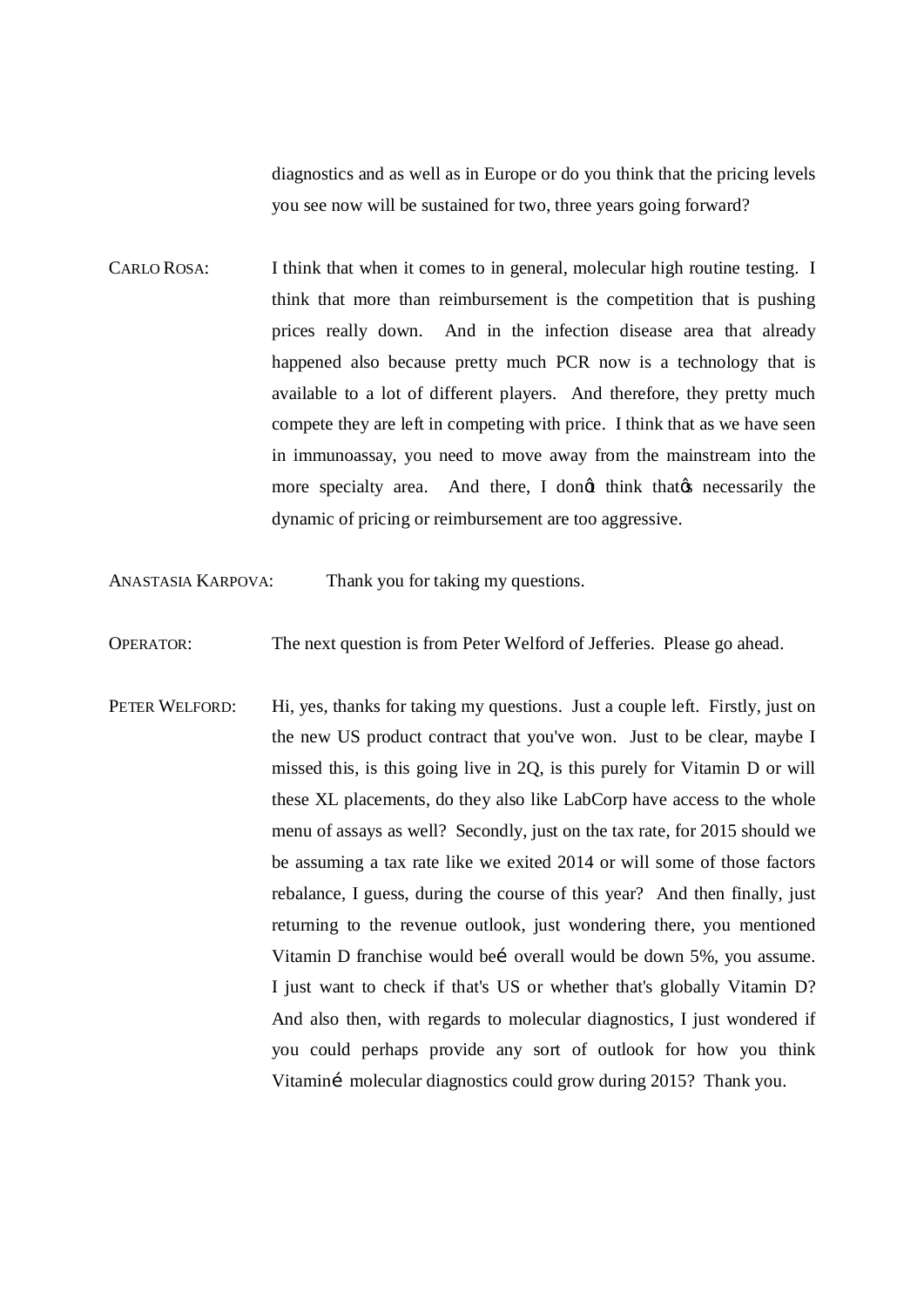CARLO ROSA: Okay. So you have four questions. As far as, the US contract is concerned, today, we are discussing about Vitamin D. So it to only related to Vitamin D, and we expect these installations of all this equipment and validation to be completed in quarter 2. So at that point, transition away from the current technology to our technology will start. We arei today we have no visibility of how long this will take, and we will know better once our products will bei started to be offered by the Lab. As far as the tax rate, we expect the tax rate to be a little bit lower and simply because there are new rules in Italy, thanks to the new government, and we believe that the tax rate should be reduced by 1%. So you see compared to the average, compared to the average of 2014, it's going to be 1% lower.

> As far as Vitamin D, as we said that ex, this new contract, we continue to expect the Vitamin D global franchise to be down 5% and again this is ex the positive impact of this contract. And last but not least, molecular diagnostics, we believe that in 2015, it will grow marginally because we are waiting for the launch of the rest of the products, the second product for onco-hematology will happen in the second half of 2015. So it will grow, yes, but still it is going to be marginal versus especially compared to the DiaSorin overall business.

- PETER WELFORD: That *great*. Thank you.
- CARLO ROSA: You are welcome.

OPERATOR: The next question is from Luigi de Bellis of Equita SIM. Please go ahead.

LUIGI DE BELLIS: Yes, good afternoon. Three questions for me. And the first one is on the Vitamin D 1.25. Looking at 2015, could you quantify the expected incremental contribution from this test in terms of sales? And looking at the medium term, could you quantify the size of Vitamin D 1.25 market,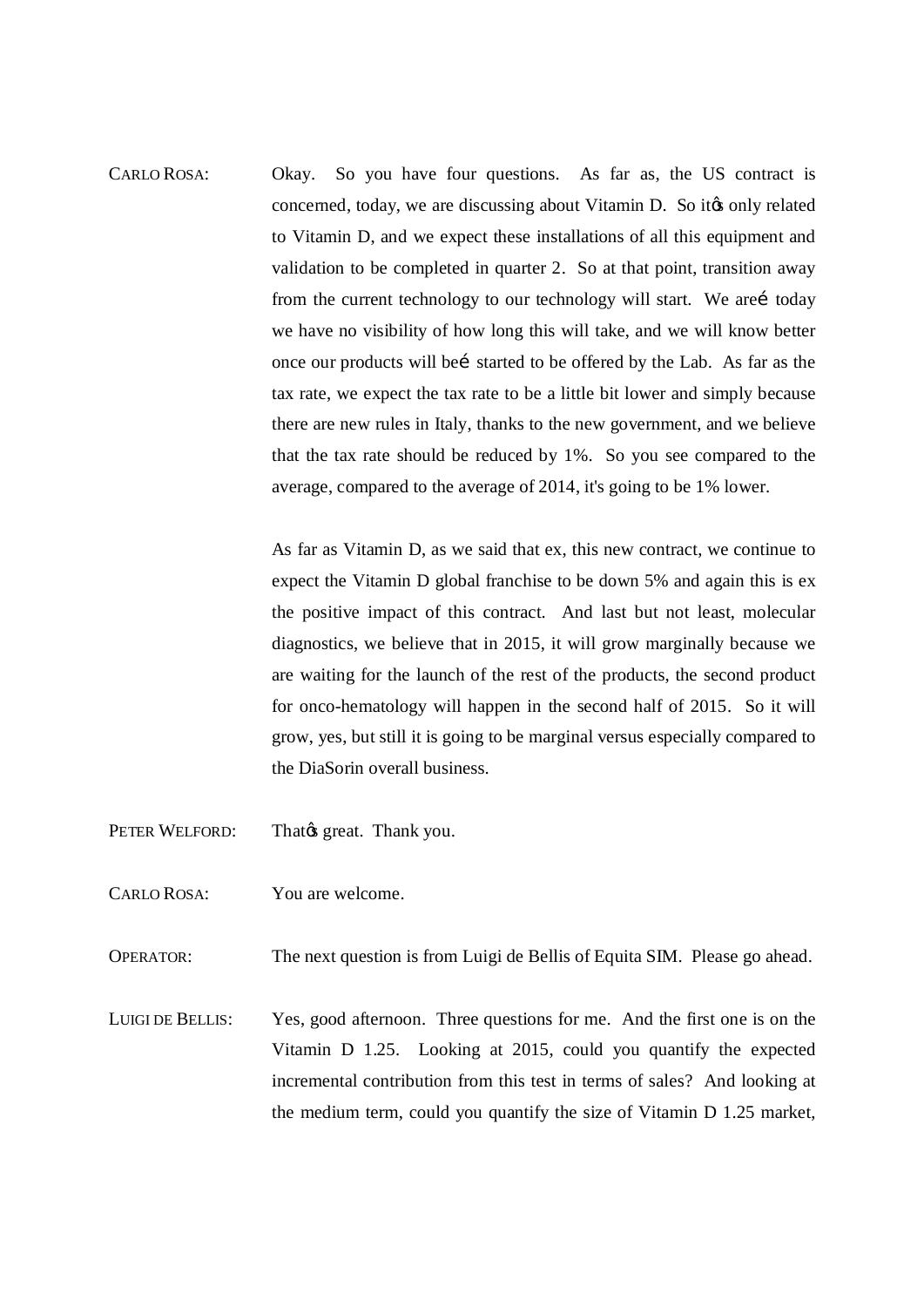which market share do you think you reach for this market? The second question is on the Vitamin D, in US, what is the current market share of mass spectrometry on total Vitamin D market in US? And the last question is, just a clarification on the new agreement. Is it correct, that do you expect flattish Vitamin D sales in US in 2015, thanks to the new agreement? Thank you.

CARLO ROSA: As far as 2015 because of the lack of visibilities on the full deployment, the full effect, we still no contract. We expect Vitamin D in the US overall to be slightly down versus previous year, because again, we will benefit only partially from the new contract. As far as the Mass Spec market share in the US. For me, it's quite difficult to qualify, because there are no official statistics in the US in diagnostics funny enough, it's not like Europe where the EDMA is providing very precise data. But I suspect that Mass Spec is probably 20%-25% market share to-date in the US market for Vitamin D. There are handful of labs using it, and some research institutions is still using Mass Spec. As far as 1.25, we reaffirm our guidance that I think we already discussed we expect that 1.25 could represent for us 10 million. I believe in 2015, its a combination of what we already have in Europe, and what we will develop in the US. But to me, what is very material is not necessarily the current market for Vitamin D overall. But is the fact that, we believe Vitamin D does have the i is a very innovative market that can be used much broadly in a certain community for assessing the kidney, kidney status. And as we have discussed, and as we will discuss during our three years presentation in May, chronic kidney disease is a clinical area, we are starting from 1.25 and then the new products come in the pipeline, we want to focus because we see that as an emergency emergent opportunity. And the 1.25 is the first of the assays we are launching here. We have filed is a very innovative product, it's the only automated one available in the market, and last but not least we have filed a patent in both, US and Europe to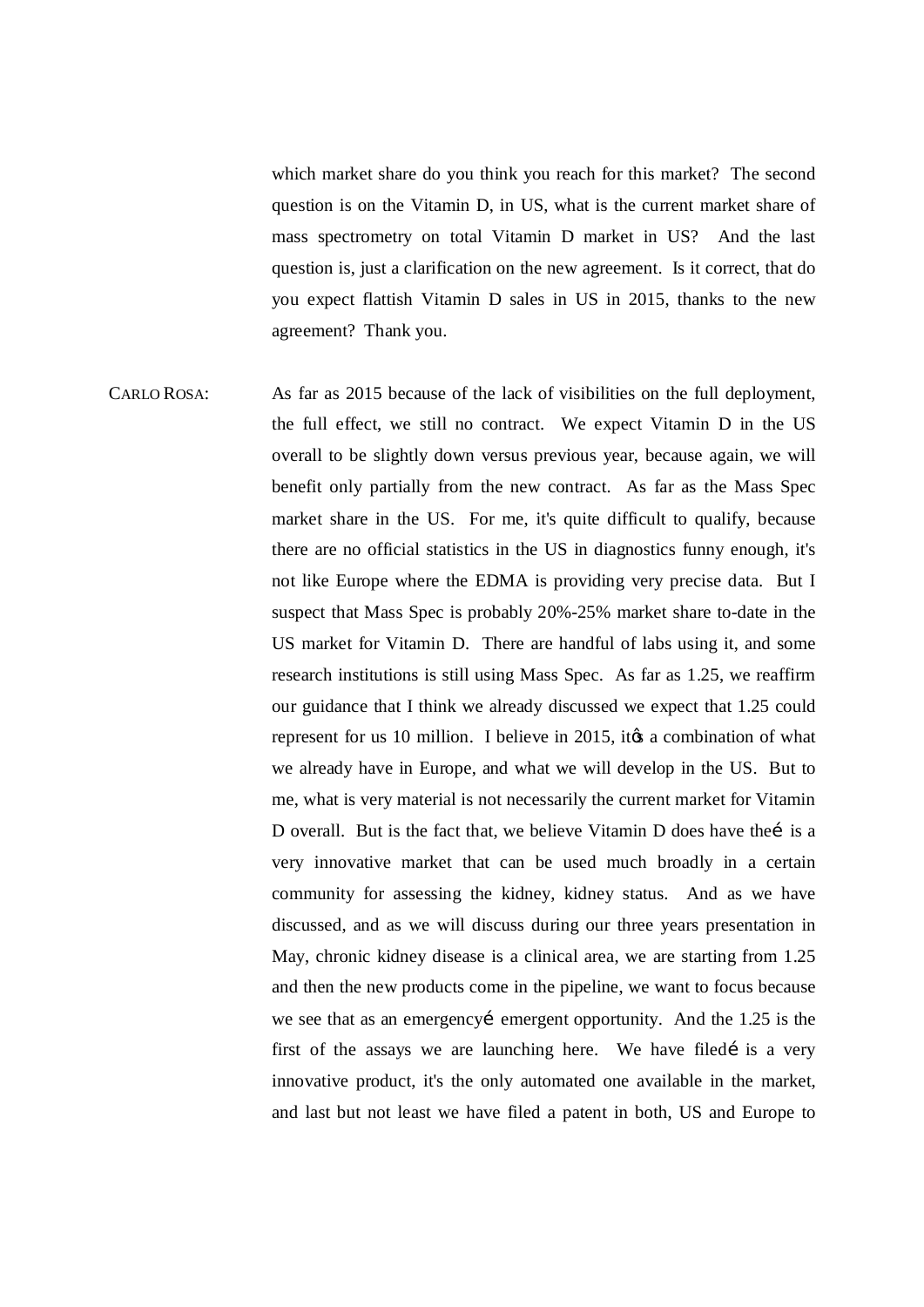protect this time this technology. And therefore, I am very positive about 1.25 contribution to the growth of the Group, not only 2015 but going forward.

- LUIGI DE BELLIS: Okay, thank you. Just a follow-up, the 20%-25% market share, is it controlled by only one player in US or there are more players?
- CARLO ROSA: No, as I said, this is an estimate of what I believe today is Mass Spec market, there are, as said, a handful of labs and a certain number of smaller hospitals that arei that have adopted Mass Spec. So it to not only one customer.
- LUIGI DE BELLIS: Thank you very much.
- OPERATOR: As a reminder, if you wish to register for a question, please press  $\tilde{\sigma}^* \ddot{\sigma}$  and  $\ddot{\text{o}}$  1  $\ddot{\text{o}}$  on your telephone. The next question is a follow-up from Scott Bardo of Berenberg. Please go ahead.
- SCOTT BARDO: Yes, thanks very much. Just have a follow-up question. I think you've just made some comments about the molecular diagnostics business and if you like, the point of care opportunity there. And it sounds like you are sticking with your investments there to the level of breakeven. I wonder if you could just comment a little bit about what you see in the point of care opportunity for CLIA, is this something that we should expect the Group to expand into in the coming years. And any comments about potential opportunity there and the investment required to service segment? Thank you.
- CARLO ROSA: I think that today we dongt have the technologies that are necessary to get into the pointi traditional point of care segment. However, I believe that the market is polarizing todayí obviously polarizing between very, very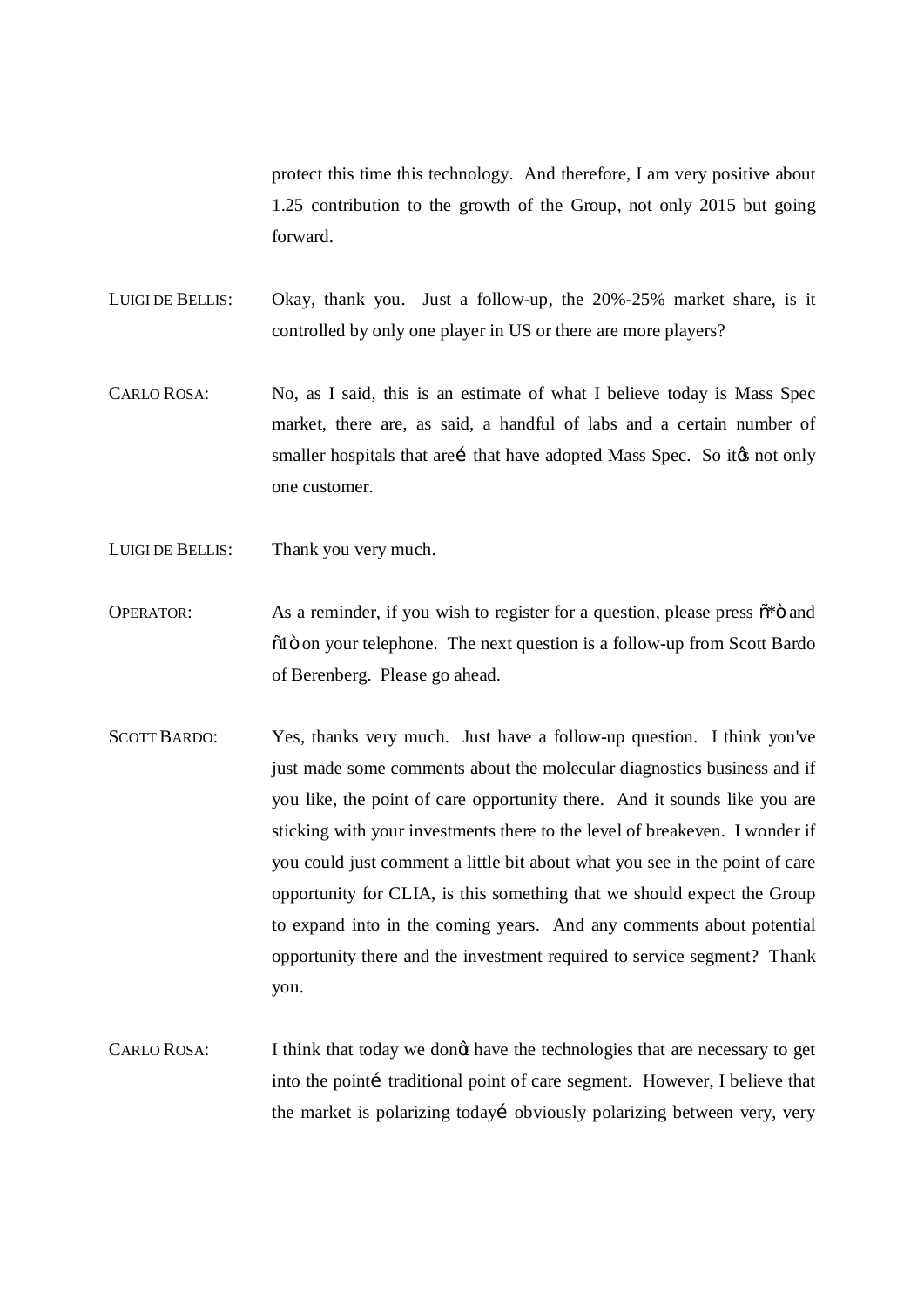large central labs that are making of logistic and control of logisticí logistic meaning, shipping samples throughout the world, and getting testing done very efficiently in few location. They are making logistic their compelling reason, and their competitive reason to bei to stay in this space. And by the same token, the different model which is developing in the US is the fact that rather than shipping samples throughout 50 states why not trying to test more closer to the patient. And that will happen, I think that you have heard about this Theranos Company that in the US, which nobody really knows what it is, but certainly there has been a lot of noise associated with that. There are other companies that are moving in that direction. So I believe that mid long-term if you want to be a player in this market, you need to have some sort of opposition in the point of care. So at DiaSorin, clearly, we will continue to invest in the central lab, and we are going to expand our reach into smaller labs with the launch of the LIAISON XS, which is the next generation platform we are working on. But clearly, we are carefully evaluating opportunity also long-term into the traditional point of care space.

- SCOTT BARDO: Great answer. Thank you. And do you think you can service this marketi presumably there is multiple (ph) more call points. But you think you could service this market with your existing sales infrastructure without material additional investments? Perhaps you could just comment on that.
- CARLO ROSA: No I dongt, to be honest with you, I dongt think, so. I think, that, however, as you know, especially in the US very recently there has been a consolidation of suppliers of logistic, dedicated to this lab, to this market. And so, I believe that on one side you are going to have a content provider, and on the other side you are going to have a distributioni a very efficient distribution business that will serve this market. It would be